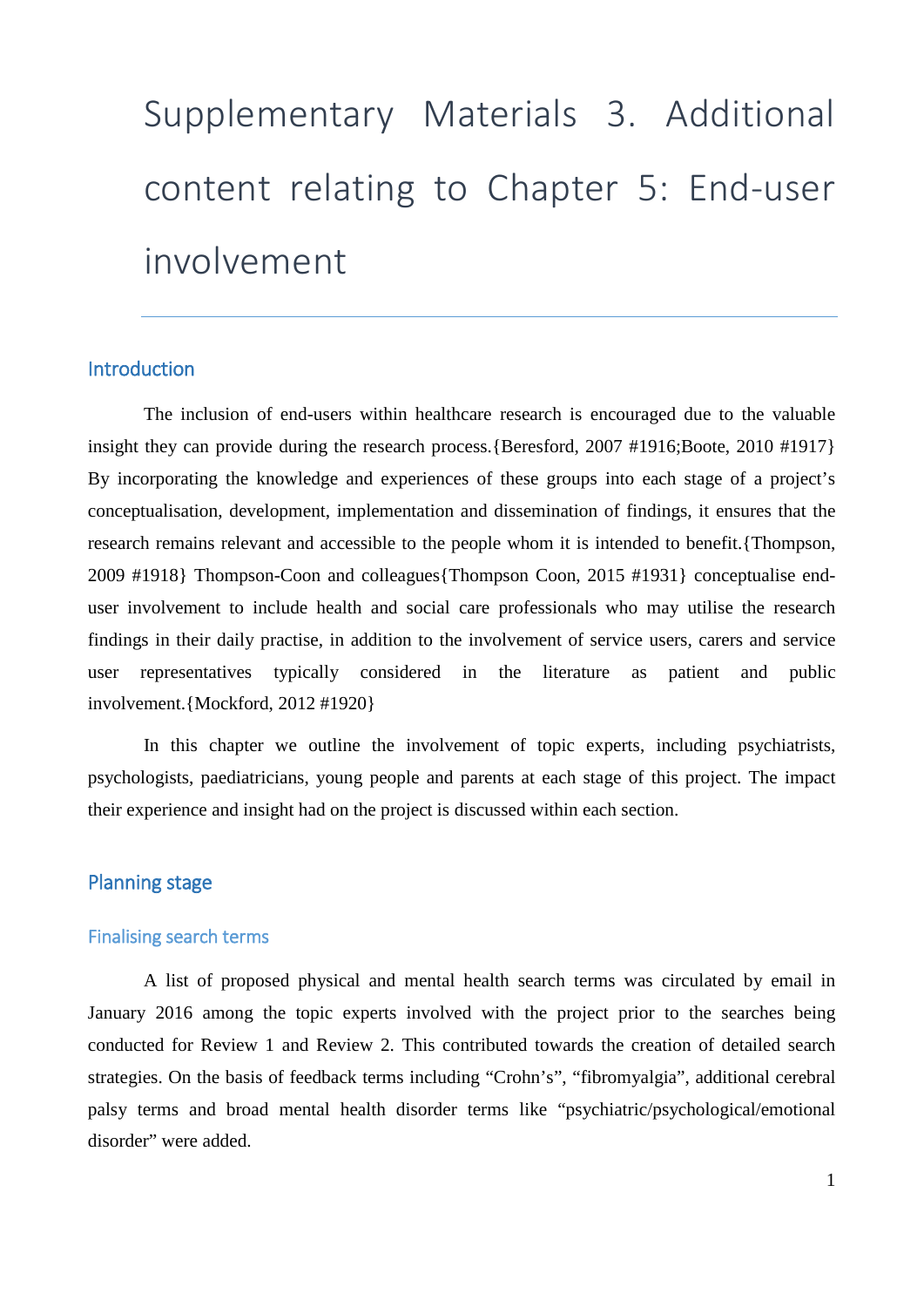#### Defining key terms and refining inclusion criteria

#### Aim of meeting

A meeting was held for co-applicants and our expert advisory group to remind them of the aim of the project and discuss how we define key terms on 11th February 2016. *Appendix X* lists the topic experts amongst the project team and expert advisory group. Inclusion criteria were also discussed, with any edits to be applied to screening for study selection. The end-user groups represented at this meeting included paediatric psychiatrists, psychologists, researchers and one parent with experience of caring for a child with a long-term physical condition (LTC), whose child was part of our Children and Young People Advisory Group (CYPAG).

#### Meeting content

One of the key issues addressed at this meeting was the definition of "long-term physical condition" for use in our project. Several definitions of LTC already exist within previous literature, as highlighted in *Chapter 1* of this report. After receiving feedback from a parent of a child with an LTC and topic experts on the various definitions of LTC, including those from the UK Department of Health and Van der Lee and colleagues,{Health, 2012 #1932;van der Lee, 2007 #1186} the project team developed and agreed upon the following definition of LTC:

Diagnosed physical health conditions, with an expected duration of at least three months, where cure is considered unlikely, causing limitations in ordinary activities and necessitating medical care or related services beyond what is usual for age in question.

Discussion extended into consideration of whether LTCs such as chronic fatigue syndrome, chronic pain, fibromyalgia, medically unexplained symptoms and irritable bowel syndrome fit with our agreed definition of LTC. The group acknowledged the key differences between these disorders and other LTCs with clearer physical aetiology, such as cancer. However, it was also acknowledged that regardless of cause, these conditions and associated mental health difficulties were likely to present to and be treated within physical health services. It was agreed that consultation with DSM-5 would provide clarification as to whether any of these conditions are considered primarily as mental health conditions and therefore ineligible for inclusion in the review.

The group also discussed the definition of a mental health intervention in this context. Issues raised included whether to include interventions aimed at parents or those aiming to improve medication adherence. We agreed that interventions were within the scope of the review if explicit reference was made of aims to improve the mental health of children and young people (CYP) with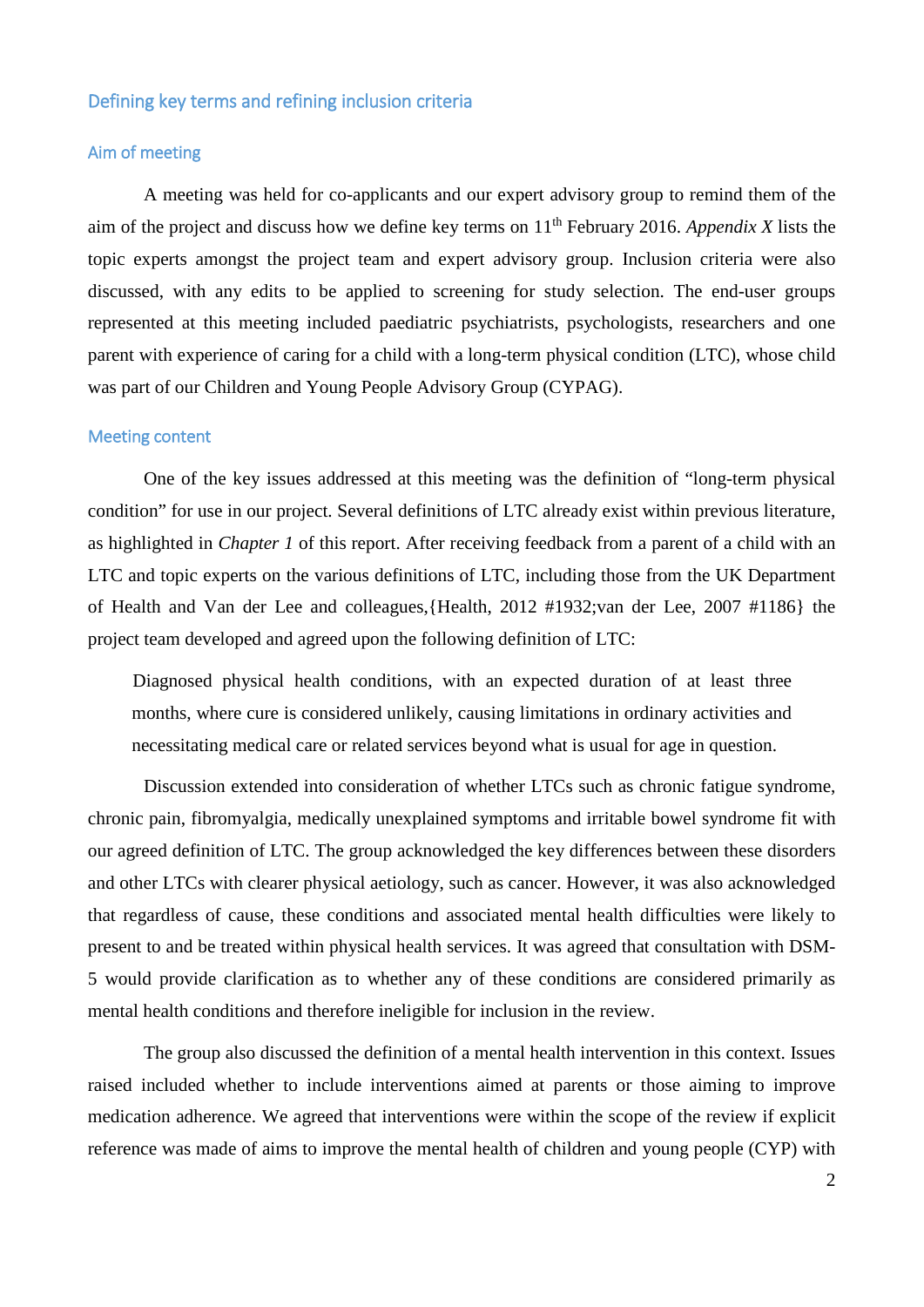LTCs. Our parent representative strongly felt that interventions to reduce distress experienced during medical treatments should be included in the study due to the potentially cumulative effect of repeated distress on CYP's long-term mental health. We therefore also included interventions targeting procedural distress during medical treatments.

#### Impact on project

As a result of the discussions held during this meeting, definitions of LTC and mental health interventions were agreed, which defined the scope of both reviews.

#### Introducing the project to the Children and Young People Advisory Group

A CYPAG was formed for this project as part of our commitment to patient and public involvement, and met four times over the course of the project. Meetings were held at Great Ormond Street Hospital for Children NHS Foundation Trust (GOSH), London. These meetings were arranged and facilitated by Dr Erin Walker (Patient and Public Involvement Lead) and attended by JTC, DM, LS and MN from the University of Exeter. The CYP who attended did so in response to an invitation from EW. Whilst not all of the CYP could attend each consultation event, the core group was deliberately restricted to those who accepted the original invitation to attend. This was to facilitate cohesion and rapport among CYPAG members and the study team, and maintain levels of knowledge about the project within the group across all four meetings.

A group of seven CYP between 12 and 18 years of age attended the first meeting on  $20<sup>th</sup>$ February 2016. These CYP lived with primarily neurological or rheumatic LTCs (although most had other comorbid physical conditions) and all had experienced issues which affected their mental health and emotional wellbeing.

#### Aim

The aim of the first meeting was to introduce the project and the research team, provide explanation of challenging concepts, manage expectations of the scope of the project, what it would involve and what it might achieve, and to start to develop rapport within the group. Although at this stage in the project the database searches had been completed for Review 1, we felt it was important to ask the CYP for their views regarding the focus and relevance of this project and the definitions being used, particularly mental health terms.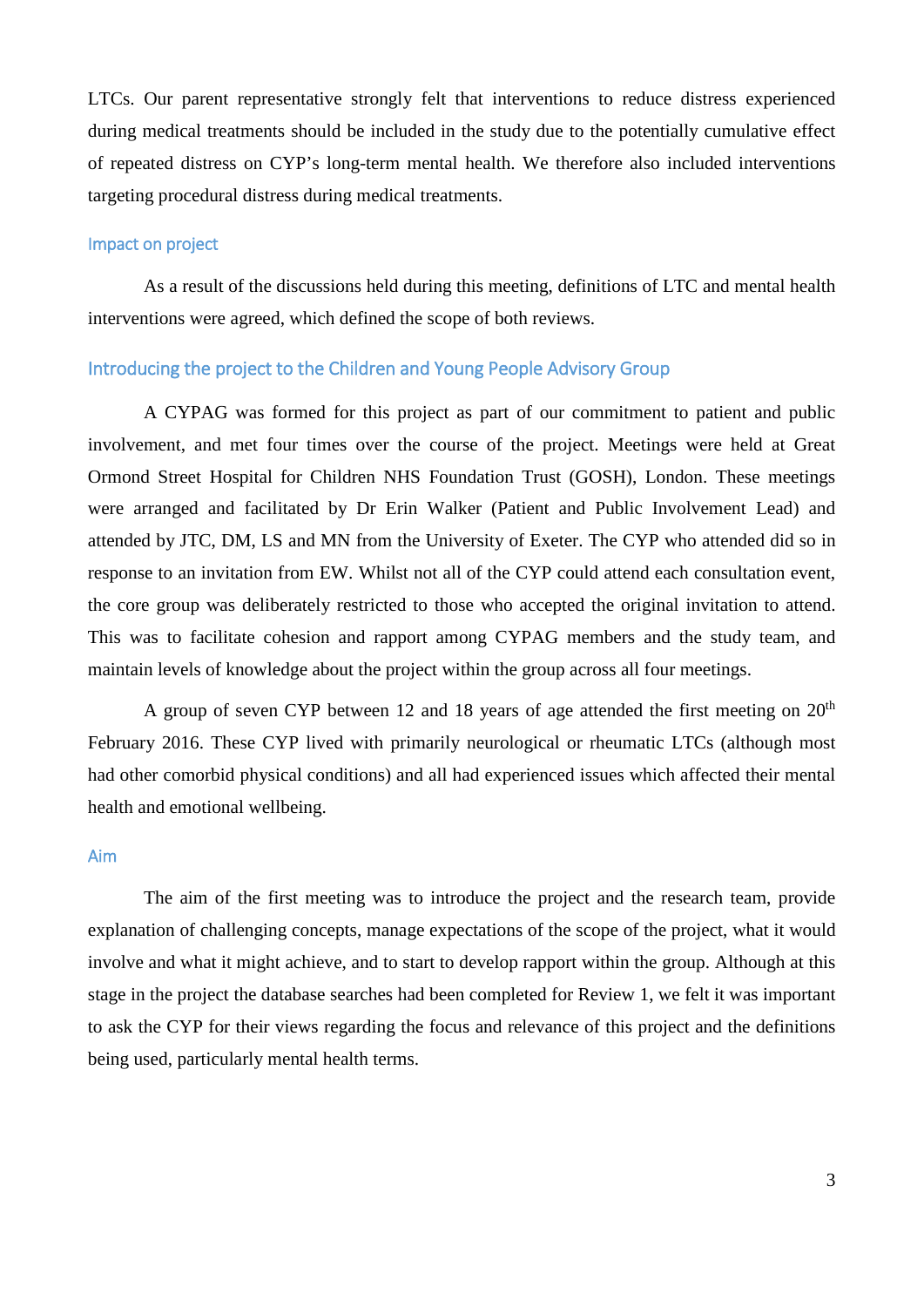#### Structure and content

The two-hour meeting began with an icebreaker activity facilitated by EW. DM gave a short Microsoft PowerPoint 2010 (Microsoft, Redmond, WA, USA) presentation outlining the purpose of the project and our plans for their involvement over the course of the project. An open discussion was held where CYP provided views and insight on the projects focus, drawing upon their own experiences.

#### Children and Young People Advisory Group views

The CYPAG discussed the inter-relationship between mental and physical health and considered this to vary between individuals. The group did not necessarily recognise the separation between physical and mental health, although one group member felt access to treatment for depression might be easier when already receiving treatment for their LTC. Having a diagnosed mental health condition was considered useful by the group, as it helped explain why they were experiencing certain symptoms and facilitated access to medication or other treatments. However, the group also acknowledged a significant lack of mental health awareness or education in schools. When such education was provided, it was sometimes perceived as unhelpful and failed to reduce the stigma surrounding mental illness.

Participants had experience of a range of mental health interventions, including cognitive behavioural therapy (CBT), medication and meditation. Overall, therapies which worked in the long term and helped with challenges aside from physical and mental health conditions appeared to be favoured. There was recognition that you "can't get it right straight away" [CYPAG member, First meeting] and that individuals may need to try several different treatments for mental ill health.

#### Impact on project

Ideas put forward by the CYPAG in the first meeting reinforced the importance of acknowledging the link between physical and mental health and how, potentially, interventions aimed at treating one aspect of their wellbeing may impact on another. This strengthened our justification for including all outcomes (in the child mental health domain or otherwise) in the synthesis of Review 1.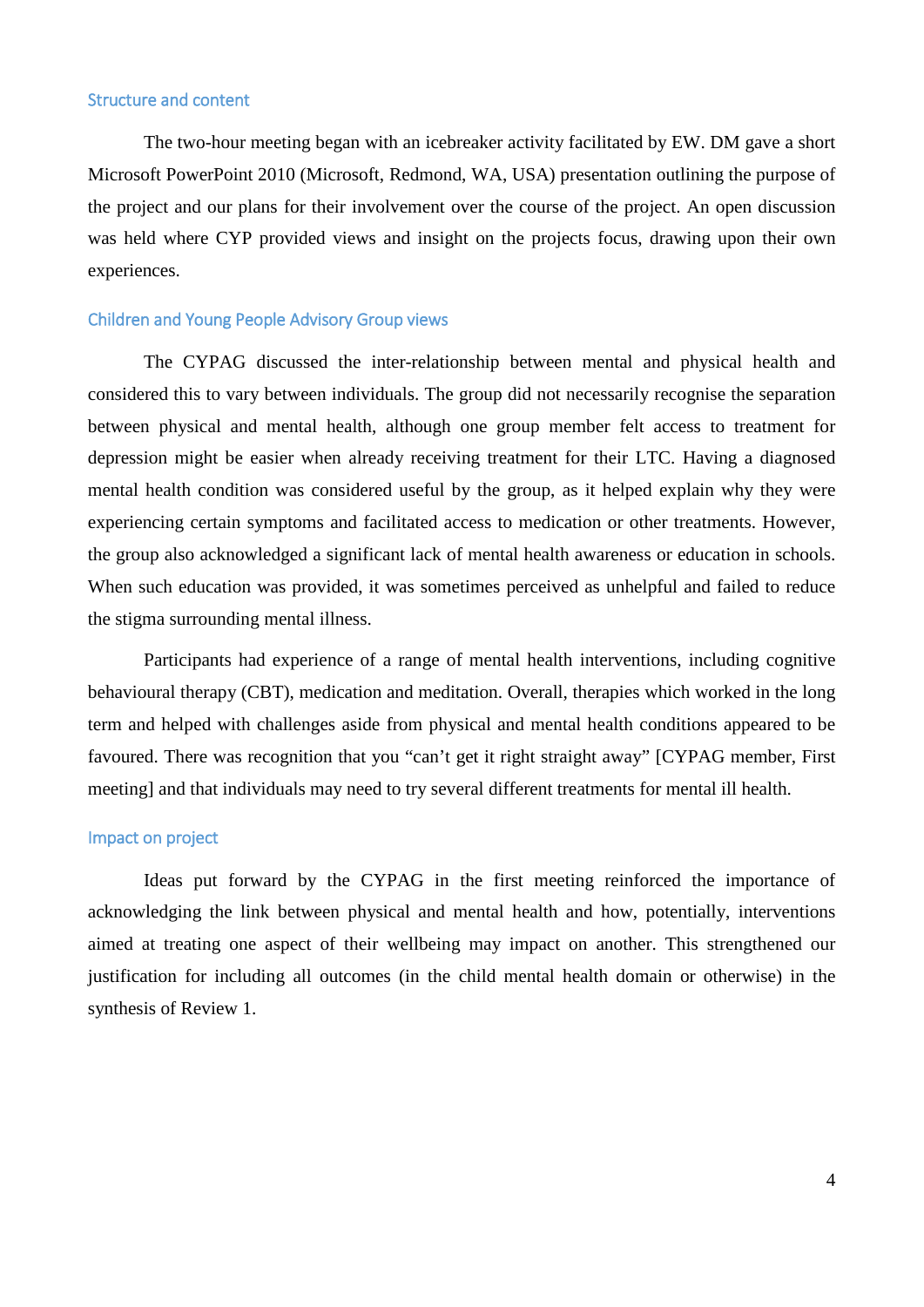#### Review methods stage

#### Review 1 Study selection teleconference

A teleconference was held with co-applicants and our expert advisory group on 14th April 2016 to discuss study selection decisions from Review 1.

#### Aim

To update the team on progress with reviews and make decisions regarding study selection.

#### Structure and content

DM updated the group on progress with Review 1 and the team discussed specific studies for which inclusion/exclusion decisions ought to be checked with topic experts. The discussions centred around LTCs that may be considered mental as well as physical health conditions, study setting, procedural anxiety interventions, the inclusion of other outcomes and searching for economic evaluations.

For two studies, we discussed the sampled LTC against our defined inclusion criteria.{Brown, 2014 #1585;Masia Warner, 2011 #1563} We agreed that LTCs with a recognised mental health component should be included in the review as distinction on this basis may be unhelpful, therefore both studies were included. We also agreed that a study of sub-syndromal depression should be included as the sample was at risk of depression.{Martinović, 2006 #1310}

Although we were expecting a large number of procedural anxiety studies, we had identified only one relevant study of this nature. Many were excluded due to low anxiety levels at baseline. We also agreed to include the five studies from non-OECD countries. Given the rationale for excluding intellectual and learning disability samples because interventions may be delivered in different forms to accommodate needs, the team agreed to include parenting interventions where a minority of the child sample appeared to have learning disabilities.

We agreed that reporting all other outcomes, but distinguishing between the primary review outcome of CYP mental health and other outcomes, would be preferred. We planned to specifically report if any of the outcomes mentioned in the original Health Technology Assessment (HTA) call (and highlighted by study team and through consultation as important) were not reported in included studies.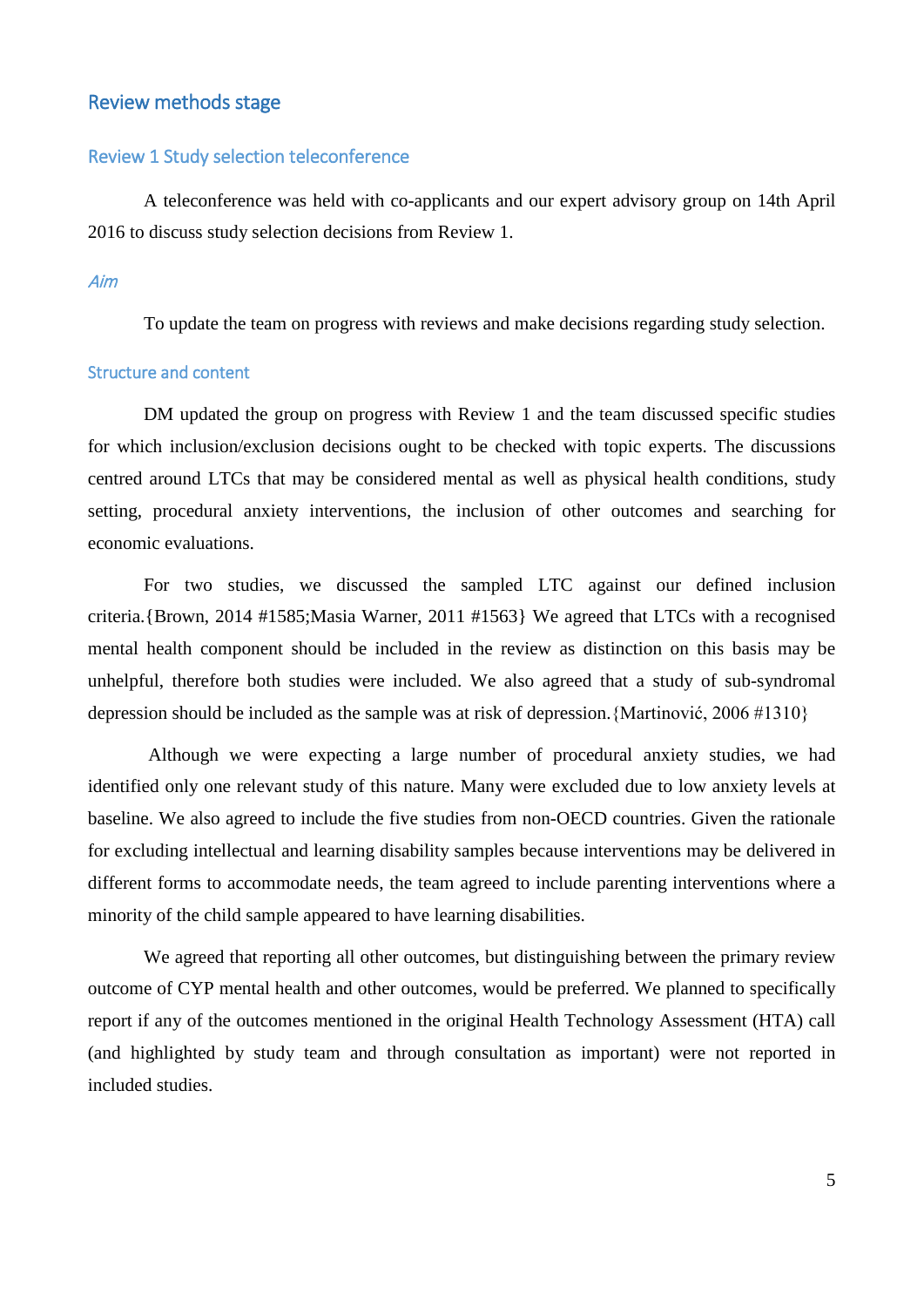At the time of the teleconference, our searches had not identified any economic studies, and furthermore none of the randomised controlled trials identified also reported economic outcomes. Possible solutions were discussed and we agreed to email all corresponding authors of included studies for further information on economic outcomes.

#### Impact on project

Discussion with clinicians was valuable in refining our interpretation of the inclusion and exclusion criteria for the reviews. By sharing some of the challenges of identifying relevant information at this early stage of the process, we were able to utilise the experience of the entire team in planning alternative approaches.

# Feedback on categorisation of interventions and outcomes for Review 1, progress with Review 2 and dissemination planning

The second CYPAG event took place on  $10<sup>th</sup>$  September 2016. This included six individuals from the first meeting, and one CYP who had been unable to attend the first meeting. At the time of this event, we had preliminary results from Review 1 and the synthesis for Review 2 had just begun.

#### Aim

As it had been seven months since the group last met, we aimed to update the group on the progress with the study, and to further develop relationships with members. Feedback was sought from the CYPAG regarding how the types of interventions and outcomes from Review 1 were categorised and whether emerging themes from Review 2 matched their experiences. Further plans for how the CYPAG could contribute towards the dissemination of results from the project were also discussed.

#### Structure and content

This session was two hours long. After a brief reminder regarding the purpose of the two reviews and overview of what was discussed in the previous meeting, CYP were asked to complete two card sorting activities. The card sorting activities facilitated a discussion with the CYP about the types of intervention seen in Review 1 to establish if there were any unexpected findings identified by either review.

For the first activity, the CYP were provided with cards displaying the name of mental health interventions seen in Review 1. They were asked to sort the cards according to how well they thought these interventions would work for CYP with LTCs. For the second activity, the CYP were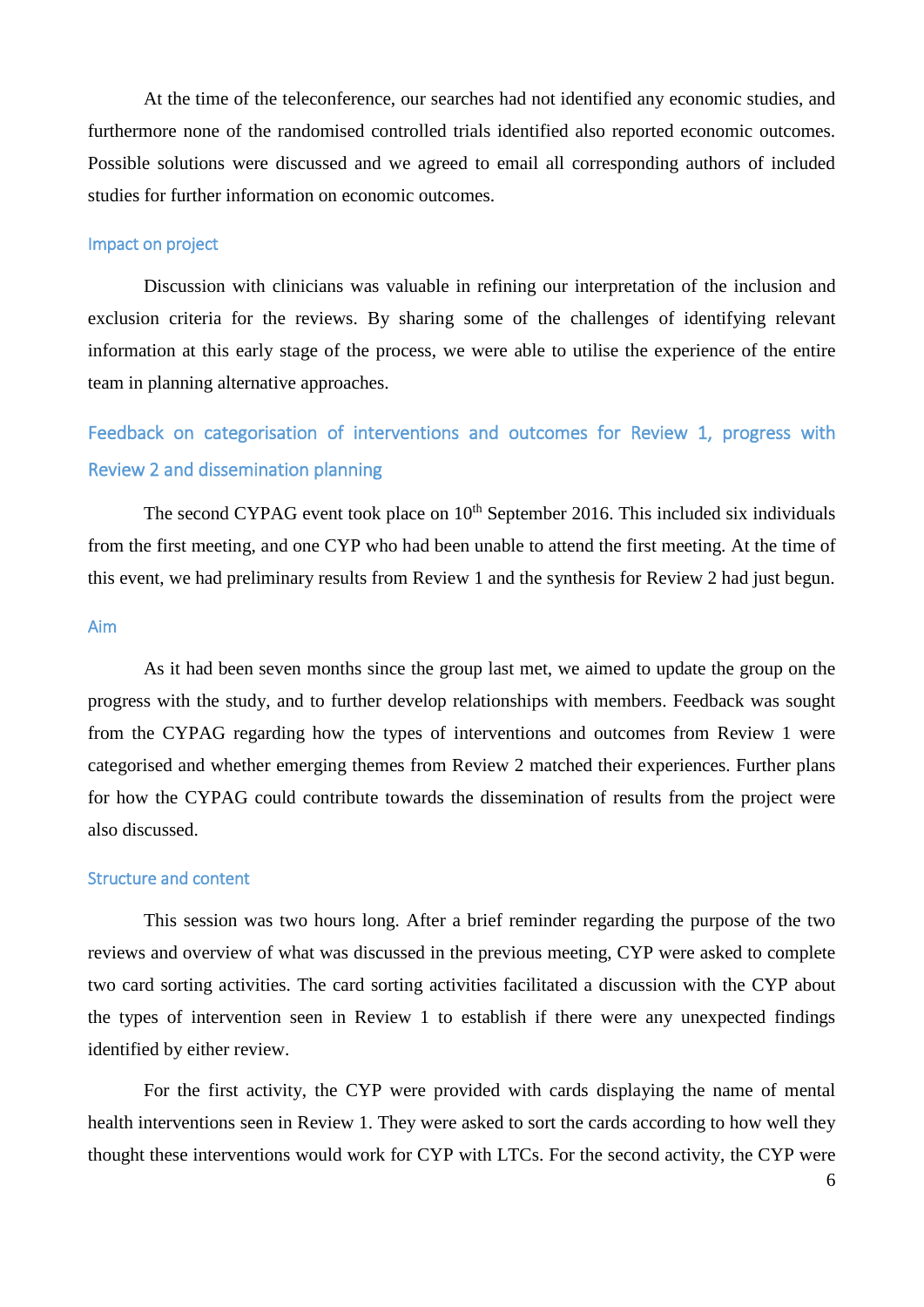presented with cards with common intervention outcomes from Review 1, including: "social skills", "behaviour", "physical condition", "coping", "depression", "anxiety" and "general mental health" printed on them and they were asked to rank them in order of importance. They were also issued with blank cards to write down outcomes which they considered to be important which had not been identified by Review 1.

*Figure X* illustrates quotes from studies included in Review 2 which were shared with the CYPAG. The CYP were asked to share their views on the anonymised quotes, which were chosen to reflect experiences of the CYP, their parents and professionals across a variety of interventions. Finally, reviewers gave some examples of dissemination from previous projects and asked the group for ideas on potential dissemination routes. We also asked the CYP whether they would like to be involved in the dissemination activities and if so what format this might take.

#### Children and Young People Advisory Group views

All members of the CYPAG were familiar with CBT. Some had received it and found it useful, others felt it might be more suitable for older participants and those who found it difficult to reflect on thoughts and feelings. The group had varying experience of relaxation techniques, with group members stating they found relaxation activities hard to replicate at times of stress. Physical exercise was perceived to improve mental health and provide a distraction from illness or pain, although prior negative experiences of physiotherapy and pain caused during exercise (e.g. for those CYP who had mobility impairment) had discouraged some CYP from doing physical exercise. Young people felt they needed to be given a rationale regarding why they were being asked to complete exercises, and that they should be able to incorporate exercise into daily life. The relationship with the person leading the intervention was seen as critical to the intervention's success. CYP were surprised that physical exercise did not have more support from included studies and that relaxation had some evidence of effectiveness.

Group members did not like feeling as though they had to "fit in a box" [CYPAG member, Second meeting] of one LTC, or one mental health problem, and discussed how they wanted therapists to listen to them and for mental health interventions to be flexible. The CYPAG believed that the various professionals responsible for their care should understand their multiple needs and work together for the effective treatment of all of their health conditions.

The group discussed how several mental health, physical health and social outcomes were interlinked and how difficulties in one area could lead to problems in another. CYPAG discussed the difficulties associated with returning to school or transitioning between schools and the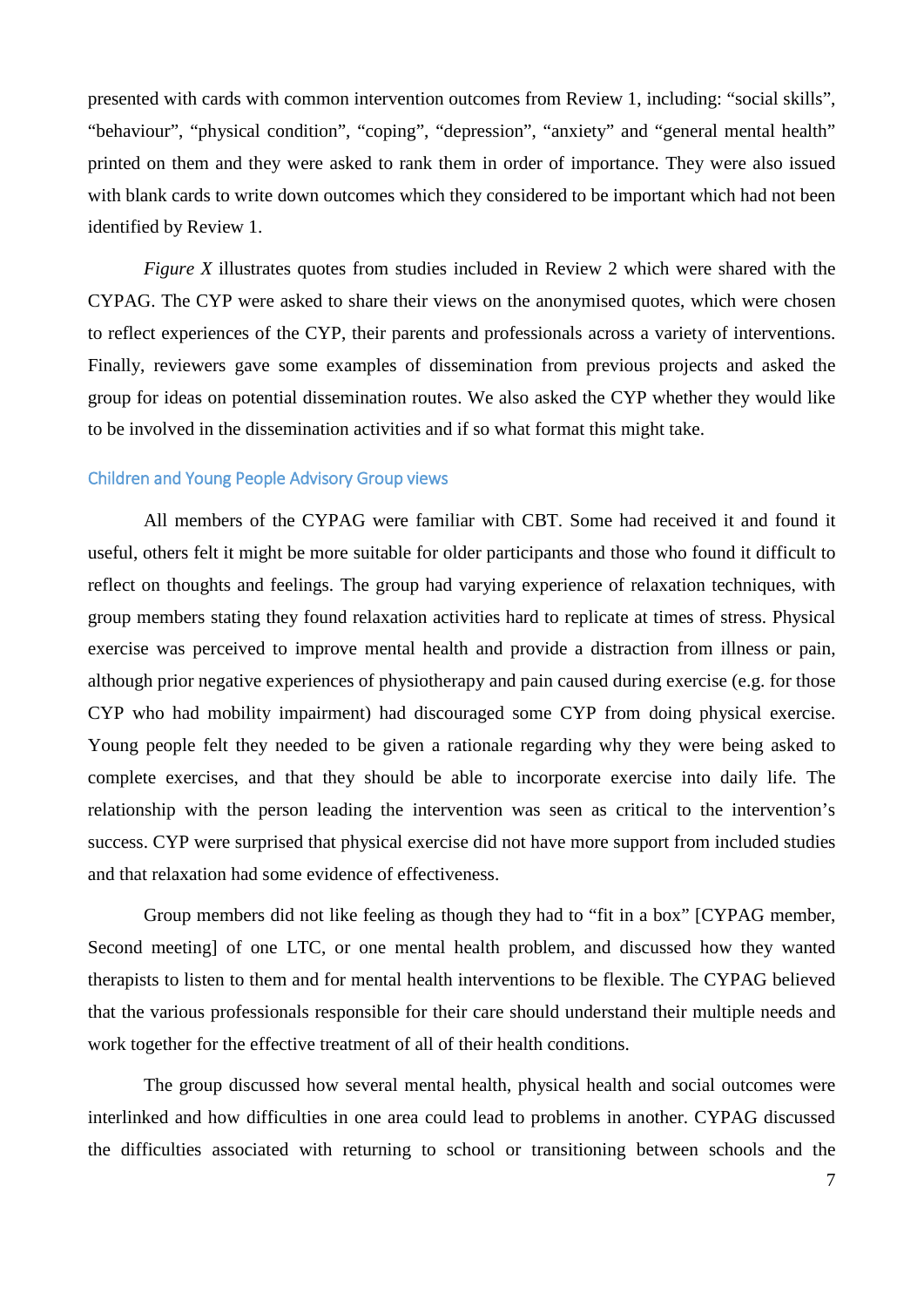importance of understanding relationships with teachers, family and friends. CYP felt that improving social skills could also impact on friendships, symptoms of depression/anxiety and, in the long-term, LTC symptoms. *[Figure 1](#page-8-0)* captures views in response to initial ideas from the synthesis of Review 2.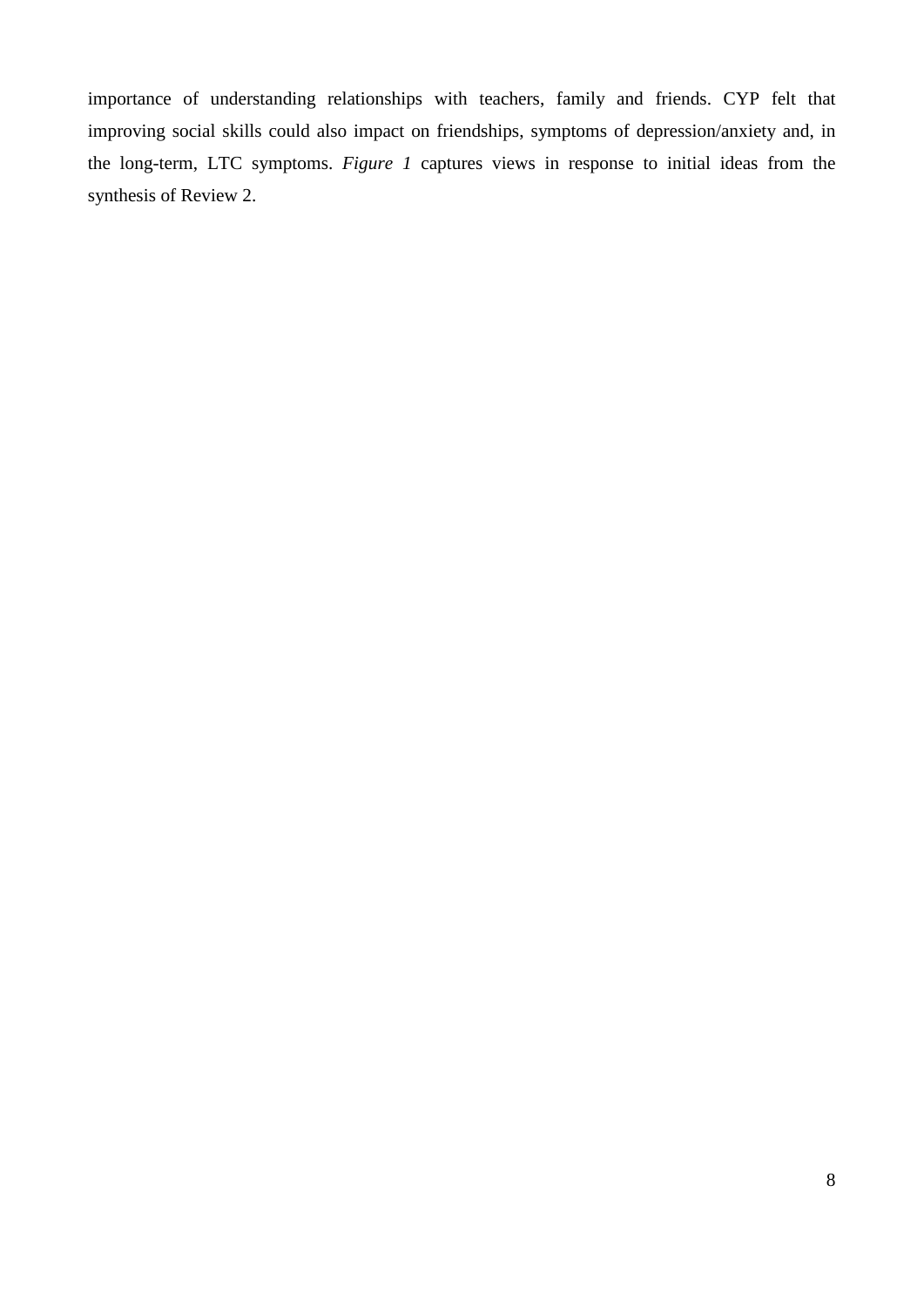**Figure 1: Quotes from included studies and responses of CYP** "What (the intervention) means to me is being away from all of my problems and to be with people that have been through the same thing that I have." Summary of CYPAG Views: • Some diseases rare so difficult to find others. Not so important [to be with people with same condition], beneficial to be with people. People with same condition likely to talk about it so not always a good thing. • Good to get away from problems. Summary of CYPAG Views: • Informed important. • Knowledge powerful. Often want to know if something concerns them, even when young. • Want to be empowered. • Don't want to be treated like a child. "I'd like to know what could happen, so you've got no surprises later on." "The truth is that it helped us a lot also because, basically to me it allowed me to not worry so much." Summary of CYPAG Views: If know what to expect can prepare, so less worry. Particularly things like side effects of medicines. "The other thing I would find useful is seeing people who have come through it all and are leading a relatively normal life….A lot of times you get to the point where you think there's just no hope." Summary of CYPAG Views: Lots of nods. • Would like to meet successful adult with condition, so could get advice on next step. Future important. Someone who inspires you is important.

<span id="page-8-0"></span>9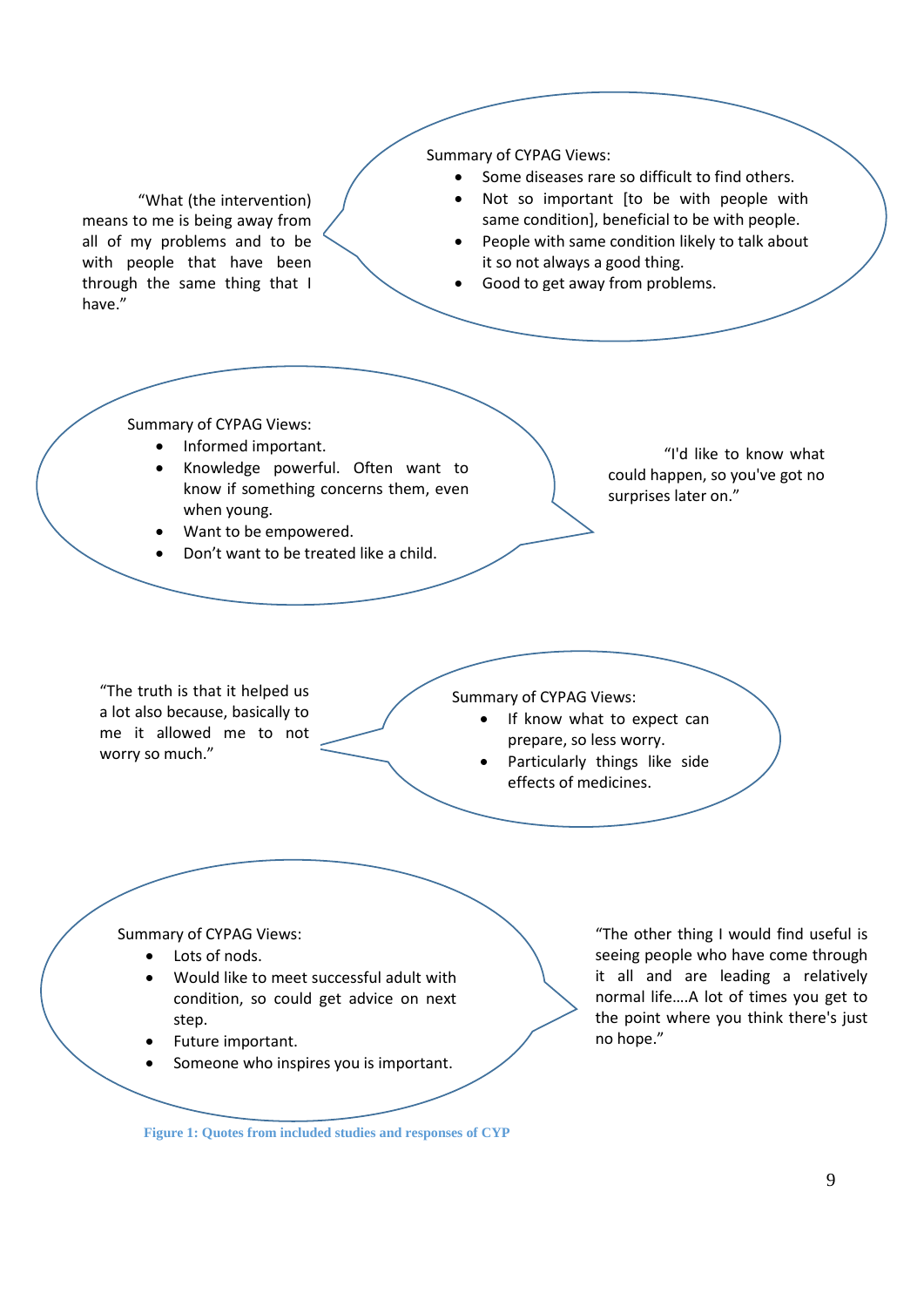In the discussion of possible dissemination activities, we learned that only some members of the CYPAG would be happy to be filmed, and most preferred the idea of recording audio for a podcast instead. The group were also happy to help edit plain language summaries of review findings.

#### Impact on project

Meeting activities reinforced the importance of a wide range of outcomes and the impacts of interventions on relationships with friends and family members. CYP emphasised the importance of school attendance and coping with school when one has an LTC. Although very few school-related outcomes were reported in the studies included in Review 1, this discussion highlighted the importance of this type of outcome to CYP and should be considered an important addition to future randomised controlled trials and calls for research in this area. We have highlighted this point in our implications for future research section. We decided to also consider a podcast as a dissemination activity involving the CYPAG and to include time for editing plain language summaries for different end users in the final CYPAG meeting.

#### Consultation stage

#### Feedback on preliminary review findings from children and young people and their parents

The third CYPAG event took place on 28<sup>th</sup> January 2017. Five young people attended. It had been observed at the previous CYPAG meeting that, when parents came to collect their children from the meeting, they spontaneously discussed their experiences of accessing care for their child, and their children's LTCs and mental health problems. Although it was not part of the original patient and public involvement plans for the study, this presented the opportunity to access the experiences and knowledge of these parents, and it was decided to hold a separate parent group meeting, in tandem with the young people's meeting.

#### Aim of Parent and Children and Young People Advisory Group

We used the two hour group meetings to discuss Review 1 findings, ideas and themes emerging from Review 2, and the Overarching Synthesis. After discussing the emerging findings from the project, both groups were asked about their interest in involvement in future dissemination activities.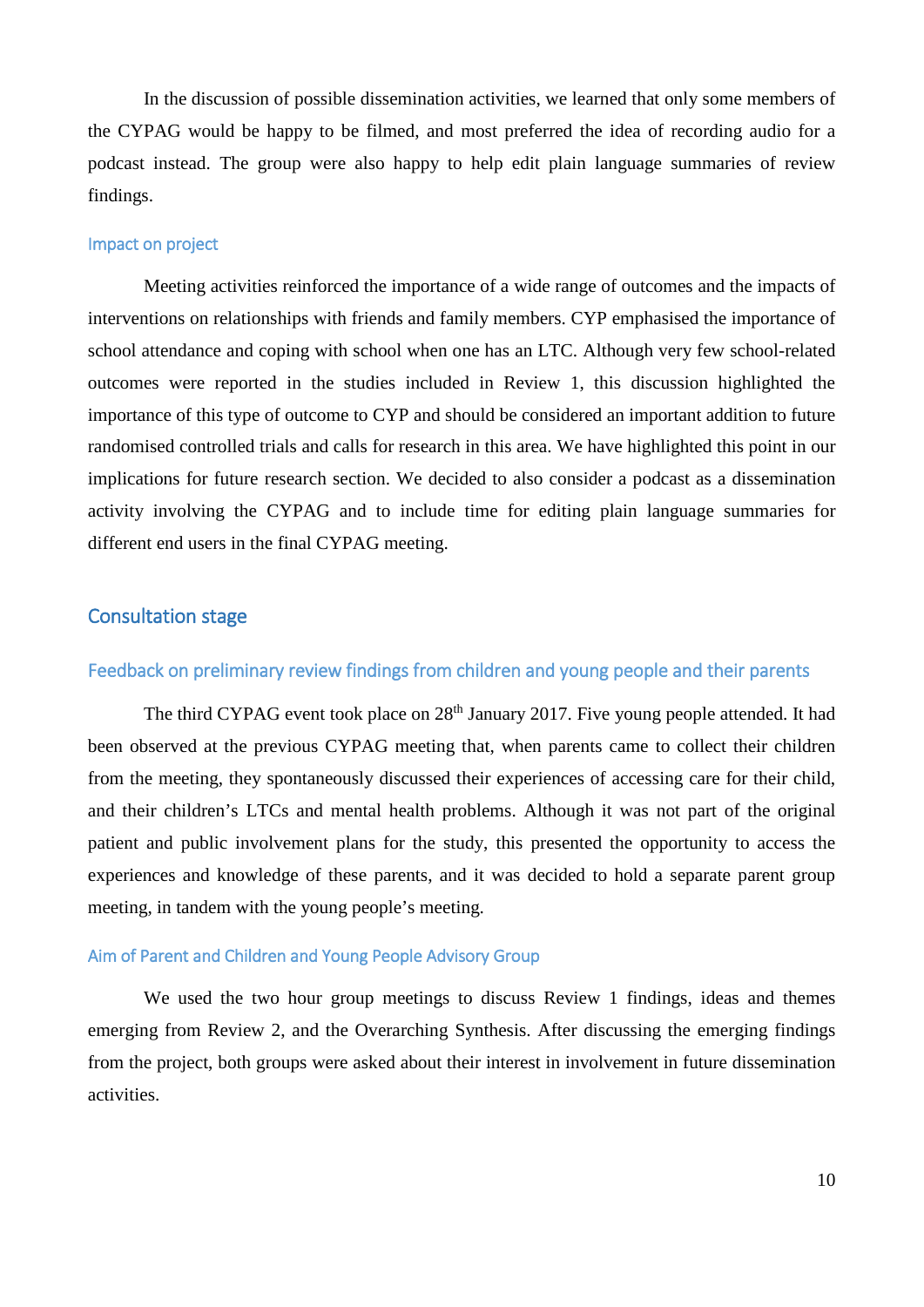#### Structure and content: Children and Young People Advisory Group meeting

DM and JTC provided the five CYP with a brief project update before introducing the activity. The CYPAG were asked to complete a mind map where they designed their ideal mental health intervention. This activity was based upon questions arising from Review 2 constructs and themes, framing these questions in terms of features the CYP would prefer in an intervention aimed at improving their mental health and why. This activity was introduced prior to communicating Review 2 findings, allowing for feedback on the preliminary results of the review that went beyond presenting findings and seeking agreement. *[Figure 2](#page-10-0)* provides an example of one young person's completed activity.



<span id="page-10-0"></span>

Preferred approaches to mental health interventions varied amongst participants. Some stated a desire for a group intervention, with the ages of participants and conditions kept consistent, although the role of one-to-one interventions was also acknowledged, especially for CYP with unique needs. Confidentiality and clear expectations were valued by CYP, along with the possibility for flexibility with delivery, venue and frequency of sessions. The role of the therapist was the focus of much discussion, with great importance placed on their expertise and ability to create a safe environment. The importance of addressing the links between physical and mental health without it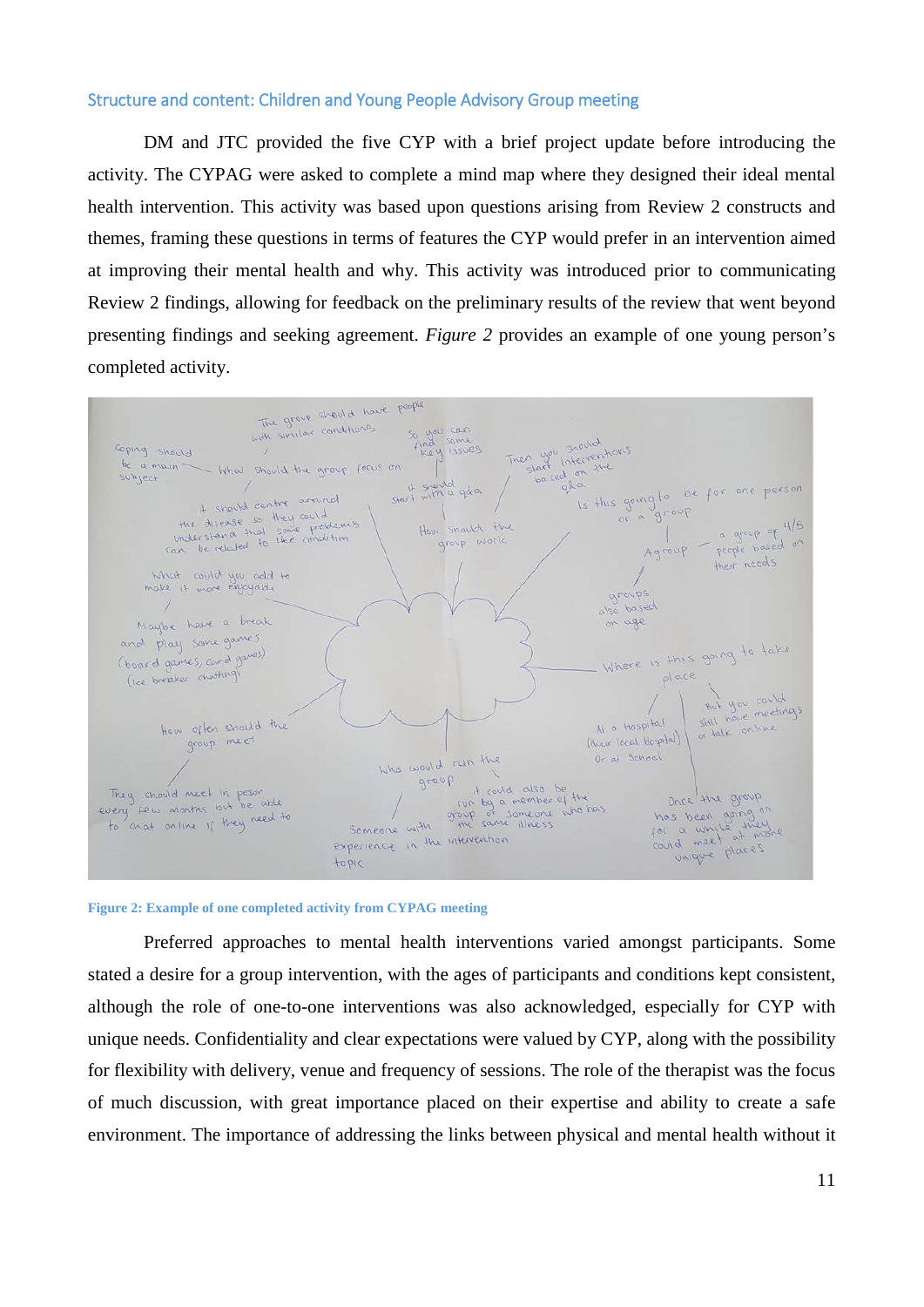becoming overwhelming was acknowledged. The group agreed that they did not tend to consider whether the focus of an intervention was on physical or mental health, they just wanted to feel better.

#### Structure and content: parent meeting

MN and LS facilitated the parent meeting to gain feedback on the preliminary results from Review 2 and the Overarching Synthesis. As the parents had not been involved in the research to date, MN presented a background to the project and summarised the results of Review 1, before LS explained the aim of Review 2 and summarised the line of argument. An open discussion was then held with the parents regarding the results of Review 2 and the Overarching Synthesis.

The difficulties for CYP growing up with a physical and/or mental health condition and how it could impact on other areas of development were discussed. It was widely echoed that transferring to adult services between 16 to 18 years of age is often poorly managed, with several parents discussing their negative transition experience. Empowerment was seen as a key component of mental health interventions. Parents suggested both they and CYP needed information on what to expect regarding possible future physical and mental health needs. They acknowledged the internet as a useful resource for allowing the child to research their condition, although the need for trusted information sources was emphasised. Parents felt that, in order for Skype- or telephone-delivered therapy to work, it was important for the therapist to build up a relationship with CYP before therapy delivery.

Some negative experiences of local child and adolescent mental health services (CAMHS) were discussed, including the impact of long travel times to attend appointments and the perceived "clinical" and non-person-centred environment. Parents felt they did not always receive the support they needed from services or know where to access support within the community. The model of service/intervention delivery used at GOSH was seen as the gold standard, as it enabled a personcentred relationship focused on the child, but also included parents in discussions.

Although reflection on local CAMHS was negative, it was acknowledged that they should not have sole responsibility for managing mental health of CYP with LTCs. Parents agreed that always signposting to CAMHS is not ideal because it becomes crisis care instead of preventative care. Parents appreciated the multidisciplinary skills of the clinicians at GOSH and their willingness to liaise with schools and felt this best practice needed to be filtered down to community settings. The group suggested that GPs and consultants need to be aware of CYP's mental health needs and have multidisciplinary training.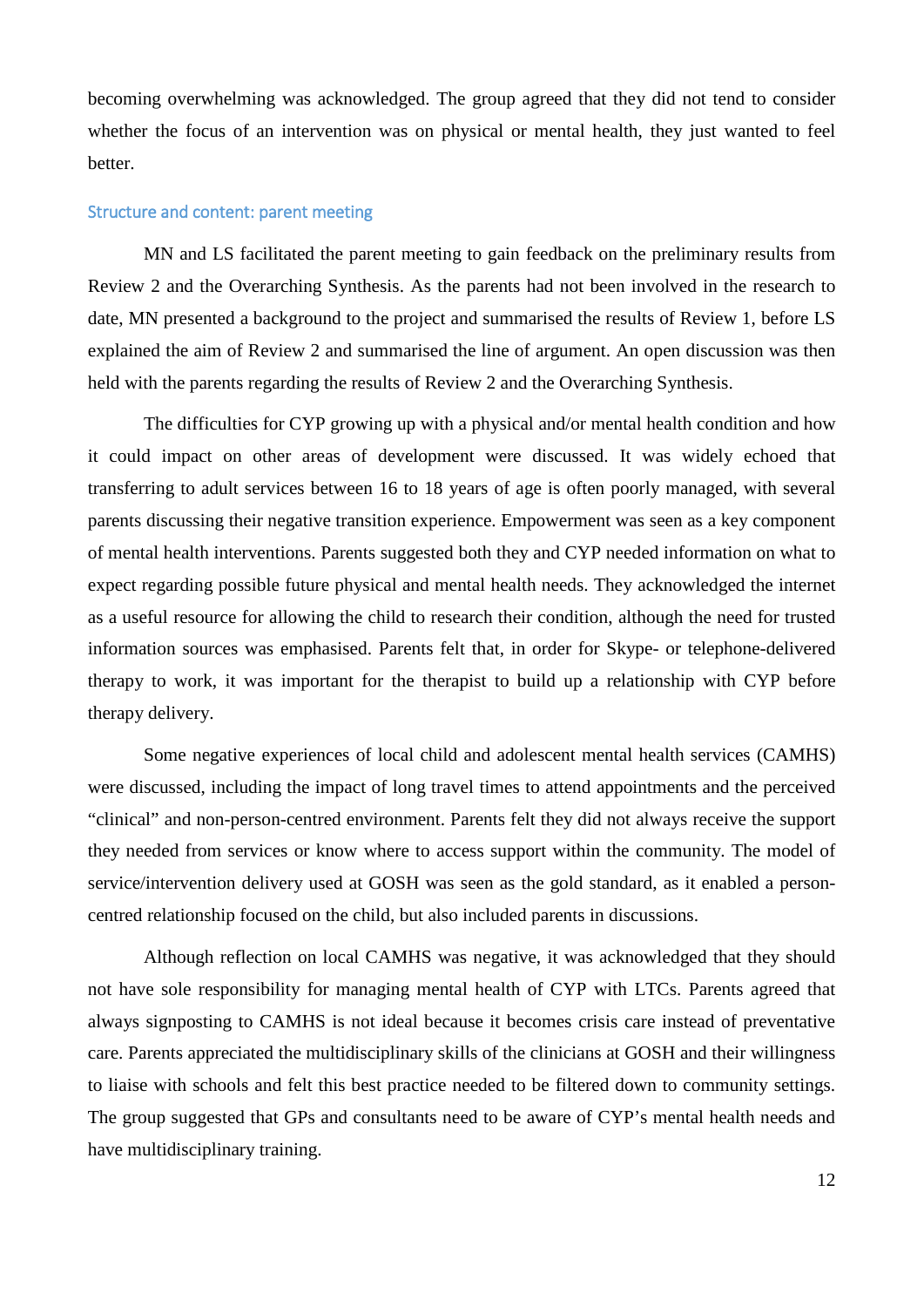#### Impact of children and young people advisory group and parent meeting on project

The discussions held with CYP and their parents reinforced ideas which were emerging from the analysis in Review 2, such as the importance of having a voice within the wider community. Some points which challenged the initial synthesis were also raised by members of the CYPAG group. An example of this was the suggestion that mental health interventions should acknowledge that the needs of CYP were serious and therefore did not always need to contain an element of 'fun'. This encouraged the researchers to check the studies included within Review 2 for any refutational data. Ideas from the parent group regarding the impact of school environment, long-term effectiveness of interventions and the need for an age-appropriate approach reinforced ideas presented by the CYPAG, which were drawn upon to inform the analysis for Review 2 and the Overarching Synthesis.

The parent group highlighted the need for interventions to involve systems around the child and the challenges in having the mental health needs of CYP recognised and met by schools and primary care clinicians. This feedback validated the decision to keep 'Availability' as a separate theme within Review 2 and the category 'Holistic Approach' within the Overarching Synthesis. The views of parents and the CYP helped researchers bring together the results from the two reviews within the Overarching Synthesis by providing an alternative viewpoint through which to conduct a secondary interpretation of their results.

#### Consultation events with interested organisations

Following the completion of the first draft of both Review 1 and Review 2, a series of consultation events were arranged by the project team with a range of interested organisations (*see Table 1*). The purpose of these meetings was to gain feedback on the methods and preliminary results from potential end-users of both reviews and establish links through which the dissemination of results could potentially occur. See *Appendix* for a list of issues raised at these meetings and how they impacted the project. Members of the Children and Young People's Mental Health Coalition (CYPMHC) and clinicians who were involved with the project were key in identifying and supporting these opportunities for consultation.

<span id="page-12-0"></span>**Table 1: Consultation events held for Review 1, Review 2 and Overarching Synthesis**

| Date of    | Consultation event description                | Attended |
|------------|-----------------------------------------------|----------|
| event      |                                               | by       |
| 10/01/2017 | 60 minute meeting with Paula Lavis (Coalition | JTC.     |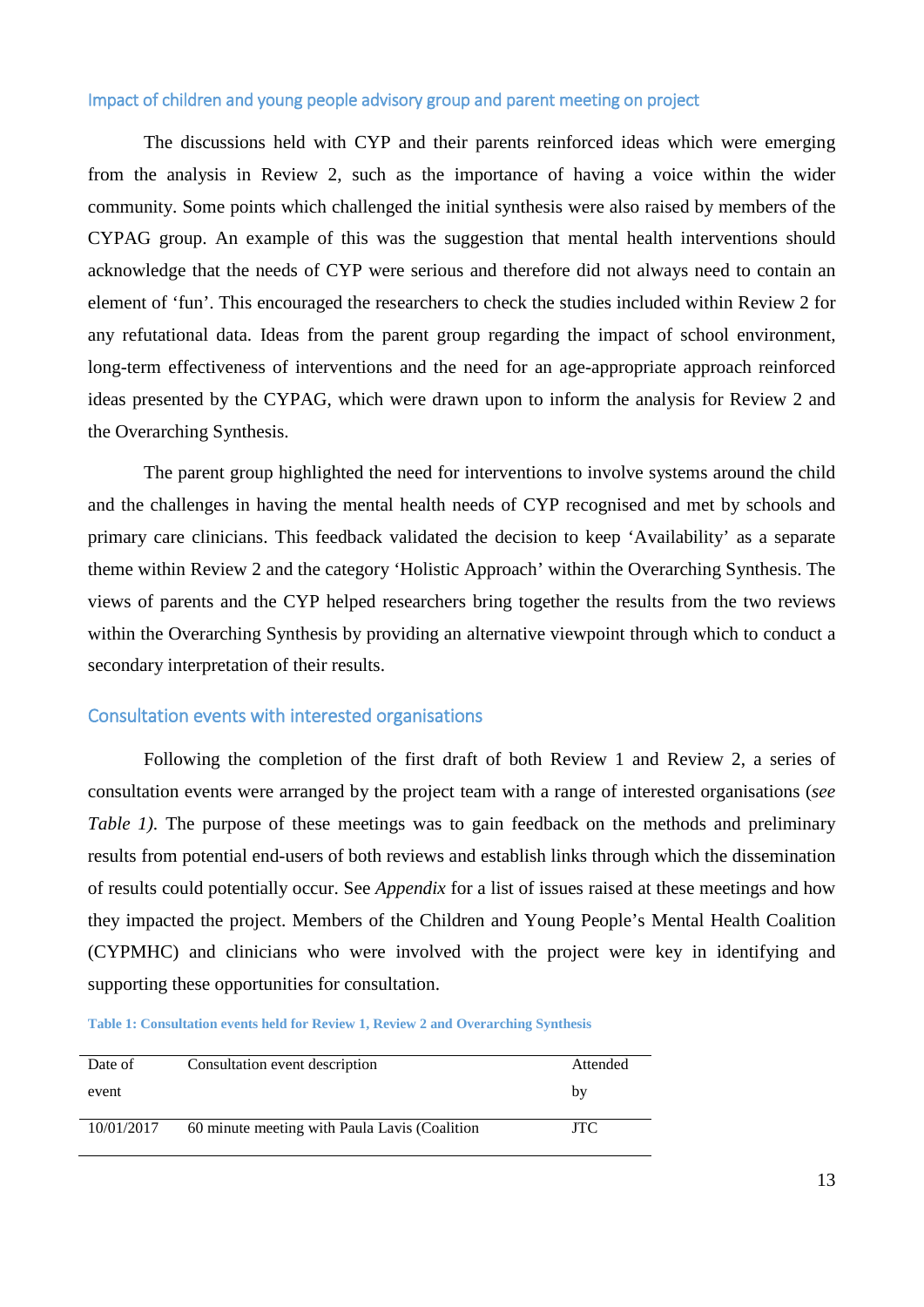|            | Coordinator) and members of the CYPMHC                  |            |
|------------|---------------------------------------------------------|------------|
| 28/01/2017 | 60 minute meeting with the National Institute of Health | DM, LS,    |
|            | Research Maudsley Biomedical Research Centre Young      | EW         |
|            | Persons Mental Health Advisory Group                    |            |
| 30/01/2017 | 60 minute Skype conversation with Antonis Kousoulis and | JTC, DM,   |
|            | Josefien Breve from Mental Health Foundation            | MN, LS     |
| 31/01/2017 | 60 minute teleconference with Helen Gravestock          | JTC, DM,   |
|            | (Research and Policy Manager) CLIC Sargent: Charity     | MN, LS     |
|            | providing support to CYP with Cancer                    |            |
| 02/02/2017 | 2 hour poster presentation at MQ Mental Health Science  | MN, LS     |
|            | Meeting. Attended by academics, clinicians, users of    |            |
|            | mental health services for young people                 |            |
| 03/02/2017 | 15 minute talk during UK Paediatric-Psychiatry liaison  | IH         |
|            | group meeting                                           |            |
| 10/02/2017 | 20 minute meeting with Expert Reference Group (ERG):    | <b>JTC</b> |
|            | Psychological Skills and Knowledge for Multi-           |            |
|            | Disciplinary Team Healthcare Professionals Working      |            |
|            | with Children and Young People with Physical Health     |            |
|            | Conditions                                              |            |
| 24/02/2017 | 30 minutes meeting with the Paediatric Psychology       | JTC, SB    |
|            | <b>Network Committee</b>                                |            |
| 14/03/2017 | 60 minute Microsoft PowerPoint 2010 (Microsoft,         | MN, LS     |
|            | Redmond, WA) presentation within the weekly             |            |
|            | Paediatrician Meeting at Royal Devon and Exeter         |            |
|            | Hospital: 60 minutes                                    |            |
| 15/03/2017 | 60 minute meeting with PenCLAHRC Patient Involvement    | LS         |
|            | Group member                                            |            |
| 15/03/2017 | 60 minute meeting with clinical academic fellow         | DM         |

#### Summary of content relevant to Review 1

Feedback from the Paediatric Psychiatrist Liaison Group, MQ Mental Health Science Meeting and Paediatric Psychology Network indicated an initial surprise that more studies had not been identified for inclusion in Review 1. Discussions were held around the requirement for Review 1 study samples to have elevated symptoms of mental ill-health at baseline, and how this may have limited the available evidence. The paediatric psychiatrist group felt that they worked in a way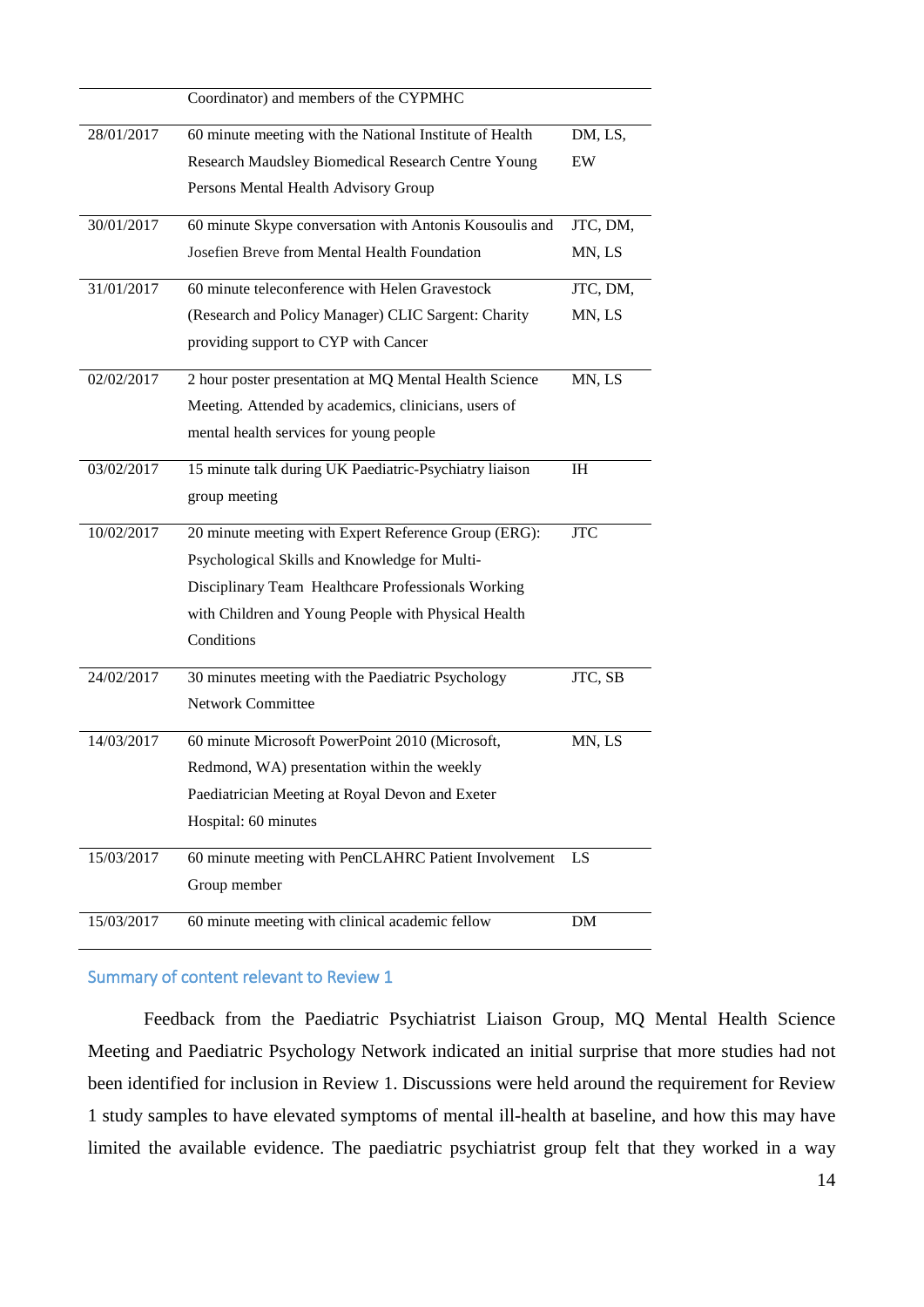which they considered "preventative", thus many of the studies evaluating mental health interventions that they were aware of may not have been eligible for inclusion in this review. There was an acknowledgement that many already worked in person-centred ways and felt that establishing the effectiveness of these adapted mental health interventions would be hard to formally evaluate.

#### Summary of content relevant to Review 2

Feedback from the majority of the consultation events suggested that the preliminary synthesis for Review 2 contained material that all the different groups could relate to and felt was important to integrate within mental health interventions. In particular, the Mental Health Foundation and CLIC Sargent felt that the constructs and themes were ones that are consistent with their principles and what young people tell them. Ideas which resonated particularly strongly across groups included the need to provide a 'Therapeutic Foundation', 'Social Support' and 'A Hopeful Alternative'. Practitioner groups felt that they integrated many of the issues raised within the synthesis within their clinical work. The MQ Mental Health Science Meeting provided an opportunity to discuss the findings from this review with an ex-mental health service user, who talked about the impact of opportunities to feel good at something on self-esteem. The clinical academic fellow commented that the constructs might fit interventions for physical health only as well as mental health and wellbeing.

#### Summary of content relevant to overarching synthesis

The UK Paediatric Psychiatry Liaison group noted that although the research was wellmeaning, the original call emphasised the difference between physical and mental health, rather than truly looking at integration. The Paediatric Psychology Network meeting included a discussion around the fact that the usual response to young people with mental and physical health needs is individualised. These ideas fit with overarching categories on adapting interventions and a holistic approach. The National Institute of Health Research Maudsley Biomedical Research Centre Young Persons Mental Health Advisory Group (YPMHAG) also discussed issues relating to the need for a holistic approach. The clinical academic fellow thought that bringing together messages from different reviews which largely included different interventions still provided useful implications.

#### Impact of consultation events on project

These consultation events highlighted methodological decisions which required additional detail within the write up of this report. For example, feedback from the Paediatric Psychiatry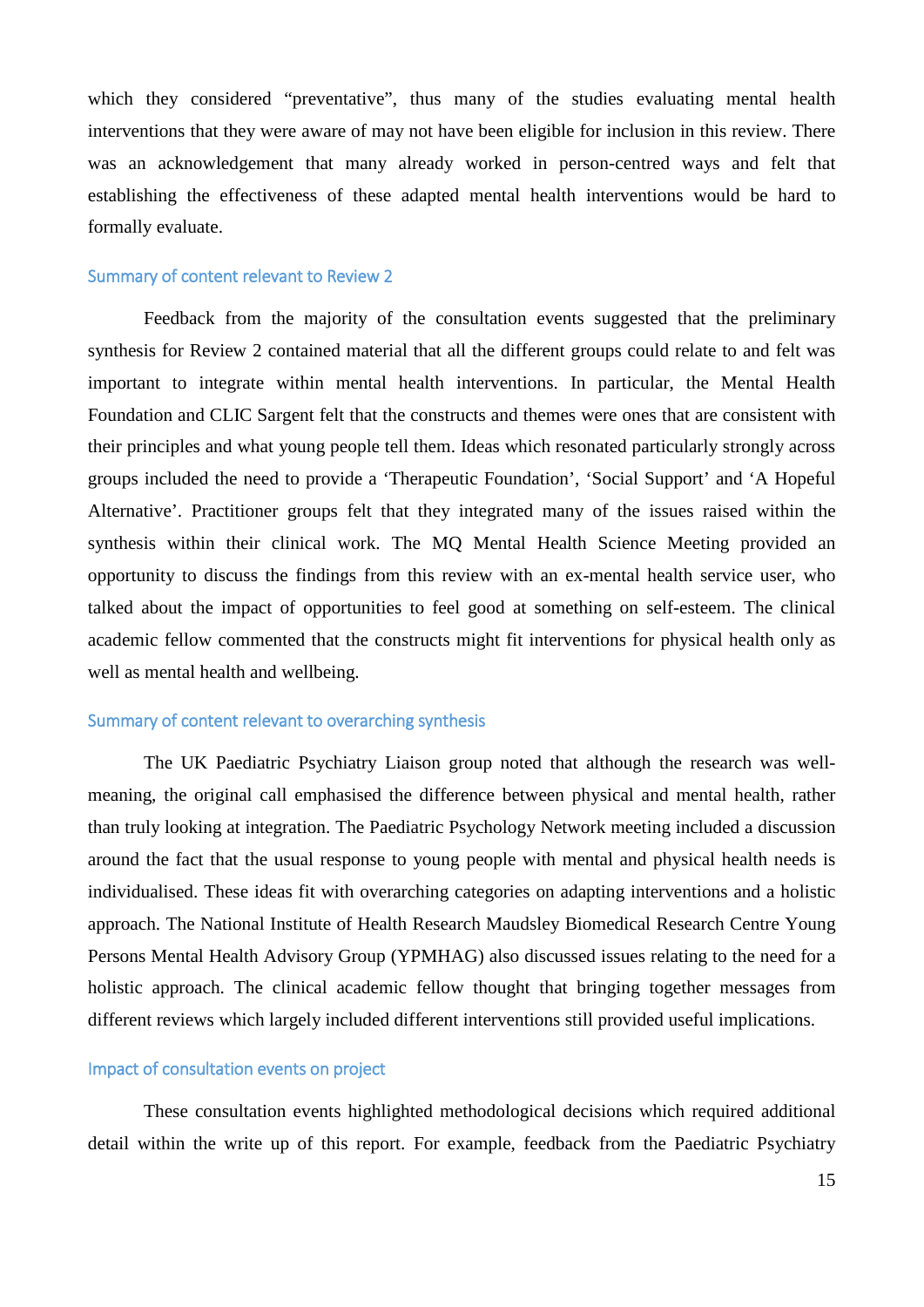Liaison Group regarding the importance of considering outcome measures, such as school attendance, meant that the extraction and synthesis of all intervention outcomes in Review 1 needed more emphasis within the written report. The Paediatric Psychiatry Liaison Group suggested some additional studies to check for eligibility for Review 1. All suggested studies had been excluded during screening as they did not meet inclusion criteria. Consideration of the availability of evidence from samples of CYP with learning disabilities was requested by the CYPMHC. At least one young person from the YPMHAG had a precise definition of a mental health intervention as something that is used as a preventative type tool, distinguished from treatment; indicating the need to define intervention in the final report and particularly plain language summaries.

Feedback through consultation events also had some influence on the synthesis for results in Review 2. The interest shown by members of the CYPMHC regarding how much the synthesis of Review 2 focused on CYPs experience of transition between child and adult mental health services resulted in researchers re-examining the data set for relevant information. YPMHAG members assumed there would be differences in experiences of mental health interventions across LTCs and age, highlighting that the methods section should acknowledge how the views of CYP with different LTCs were incorporated into the results.

The presentation of the results of Reviews 1 and 2 at the MQ Science Meeting 2017 provided the opportunity to disseminate our results to an interested audience of clinicians, researchers and CYP who have used mental health services. The author of the blog "The Mental Elf" expressed interest in writing a post about the outcomes of our research as a result of this event, creating a further opportunity to disseminate the results of this project in a format accessible to the wider public.

The consultation process also created opportunities for collaboration with other organisations. The project team shared their methods for Review 2 with the Mental Health Foundation who are undertaking a qualitative systematic review within a similar topic area. CLIC Sargent offered to share the results of several reports they had been working on and requested we share information located through literature searches for Reviews 1 and 2 that could be relevant to the CYP they support. Practitioners and members of CLIC Sargent, the Mental Health Foundation, the ERG, MQ and the Paediatric Psychology Network indicated that they would be willing to provide a platform for the dissemination of the podcasts and plain language summaries produced.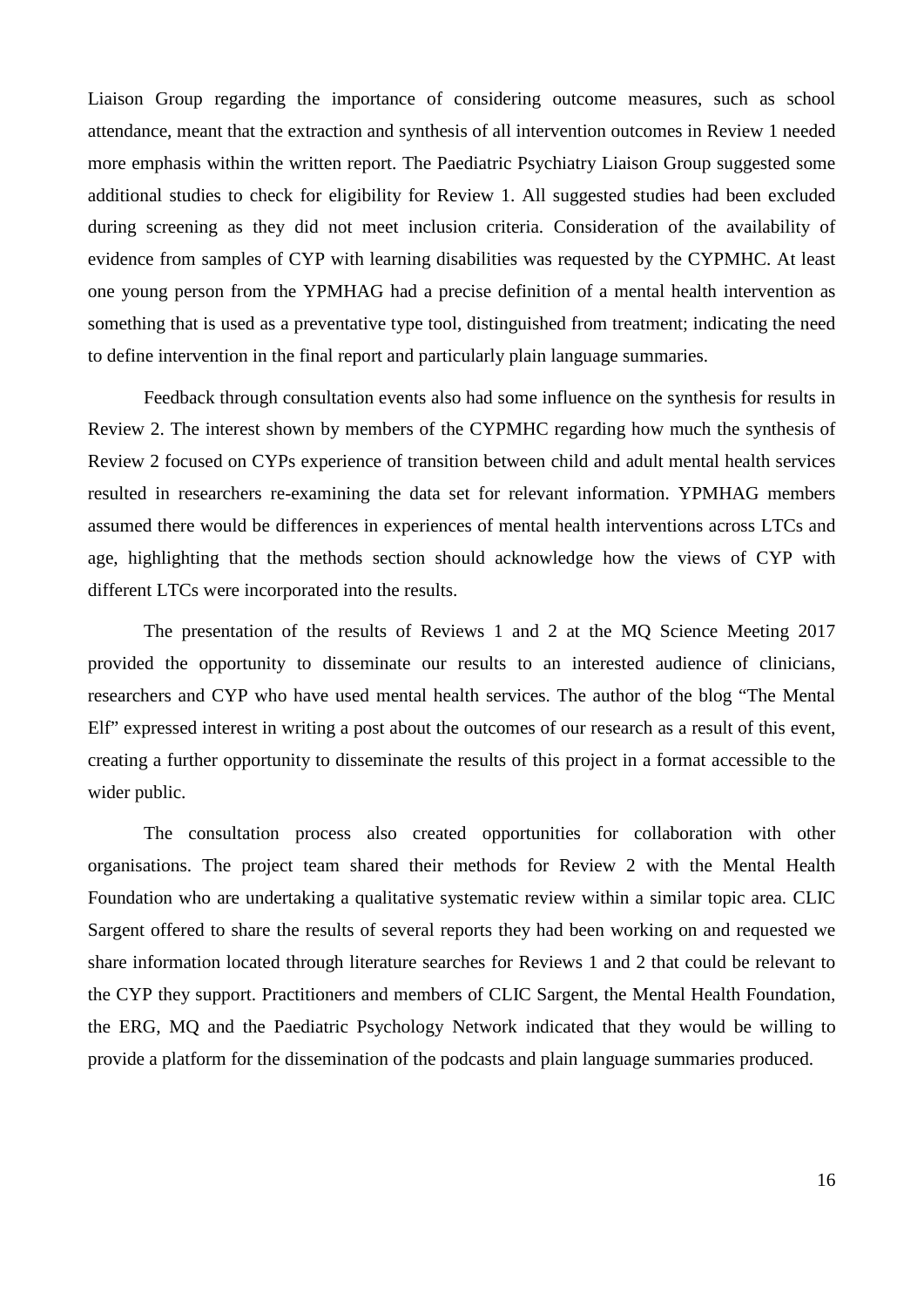#### Dissemination stage

#### Podcast recording and plain language summary editing

The fourth CYPAG event took place on  $18<sup>th</sup>$  March 2017. As for the previous event, parents also attended. Five parents and five CYP attended.

#### Aim of event

As this was the final meeting of the group, we aimed to remind CYP and their parents about the completed Overarching Synthesis. We also aimed to co-produce dissemination materials which could be easily accessed by CYP with LTCs and mental health problems.

#### Structure and content

CYP from our project-specific CYPAG and their parents were invited to take part in the cocreation of a podcast, discussing the results of both reviews and their experiences of being involved in the project. The podcast was produced by Alex Smalley (Science Communication Specialist, University of Exeter).

CYP and their parents also helped edit plain language summaries of the project, including a main summary for publication with the final report and adapted versions for different audiences. Together, these pieces of dissemination aimed to communicate the detail of the project in accessible formats that would be preferred, understood and shared by other CYP with LTCs and mental health problems.

#### Impact on project

CYP and their parents recorded audio for the podcast and helped to edit plain language summaries.

# Impact of consultation and dissemination events on children and young people and parents

One of the main concerns for the project team was to ensure that CYP also benefitted from attending these consultation events. CYPAG members and parents were provided with £20 vouchers following each event to acknowledge their contribution and time commitment. Researchers made it clear that the CYP could contribute towards the project in whatever way was comfortable and meaningful for them. They were invited to be involved in the process of creating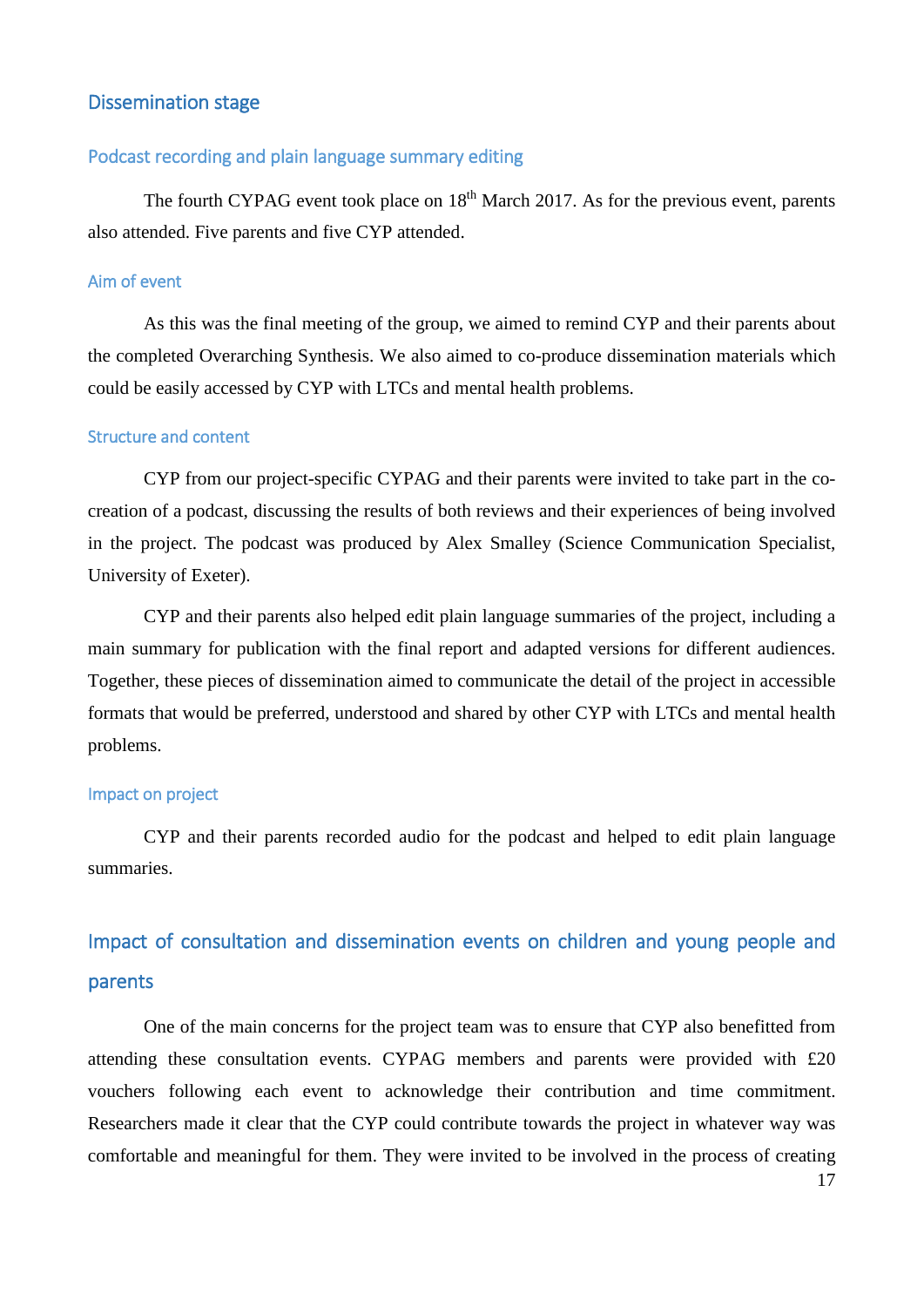plain English summaries to contribute towards recording a podcast to disseminate the results of the project and to consider presenting about the project at the INVOLVE Conference in November 2017. It was important that the contribution of CYP to this project was acknowledged in a way which they themselves found meaningful and interesting, and that they had a choice in how they wished to be acknowledged.

We also believe the young people benefitted from this research involvement simply by meeting one another through this process. At the first meeting, two of the young people discovered that they shared the same rare physical health condition and each appeared to really value the opportunity to meet someone else with the same condition. This impression was reinforced by email feedback received following the first CYPAG meeting from two group members:

*It was good to hear other people's points of view* [CYPAG member]

*I think it was really helpful having other people who have gone through the same things as you, that understand you* [CYPAG member]

Within the parent group, parents also commented how "meetings like this" [Parent, Third meeting] were good for CYP to share experiences and meet people who could "get on with their lives" [Parent, Third meeting]. One example provided was how one young person met an older peer who was in a romantic relationship, which the younger child had thought was a slim possibility for themselves, given their physical condition.

The parents agreed that sometimes it was difficult to get their children out of the house, but that they were always keen to attend these research meetings. Overall, the experience of witnessing how enthusiastic CYP were in having the opportunity to meet each other outside of a treatment setting was extremely powerful for the researchers. This observation later contributed towards the decision to have 'Social Support' as an overarching construct within Review 2, rather than a theme within 'A Therapeutic Foundation'.

#### Summary and conclusions

This chapter details how the involvement of end-users in each stage of the systematic review process can make a valuable contribution towards the creation of a robust evidence synthesis by incorporating the experience of those whose lives the project intends to influence. As a result of this contribution, this report is grounded in the experiences of CYP with LTCs and mental health problems, and appears to be relevant to their needs. This is reflected by the degree to which the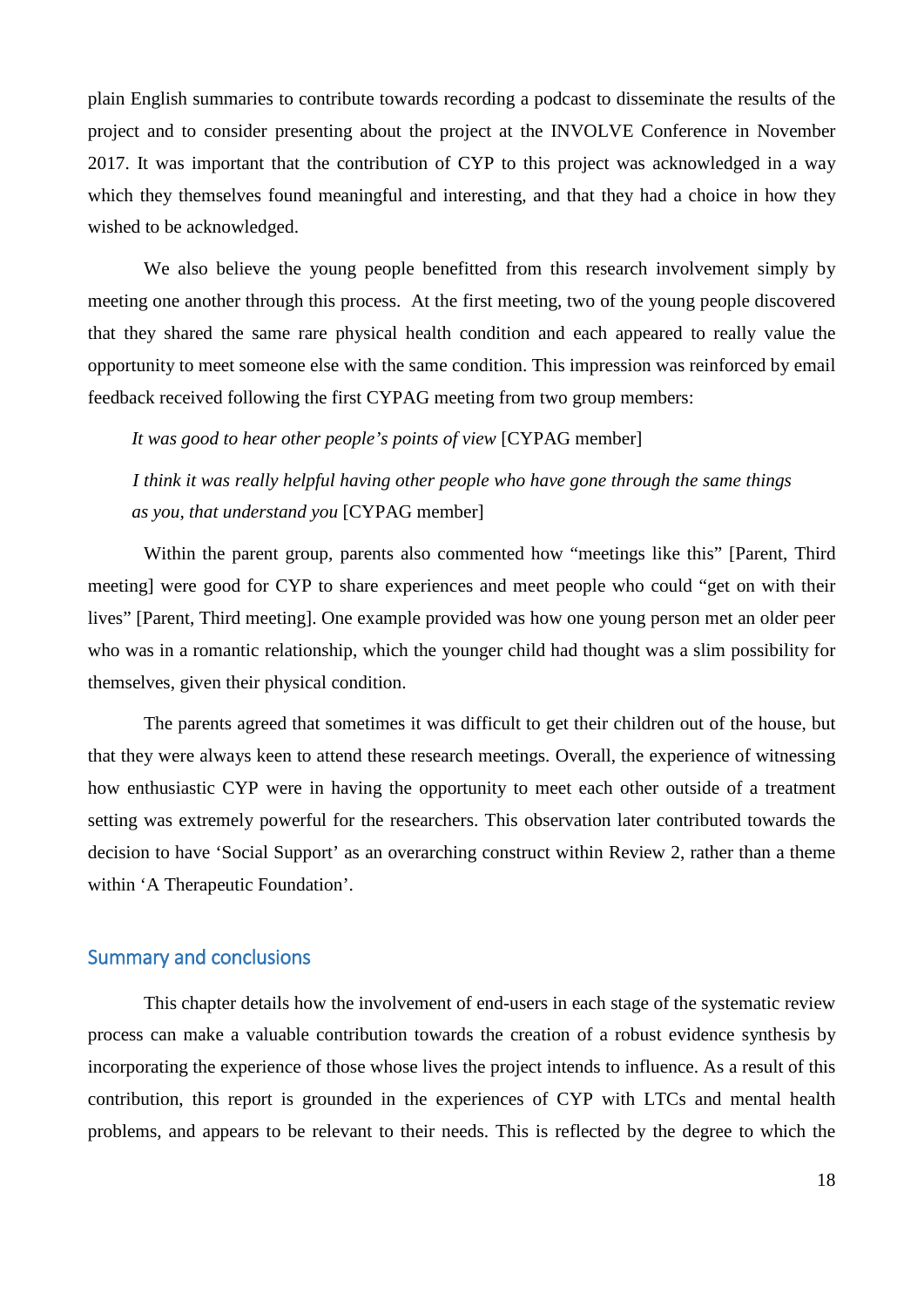preliminary findings from Review 2 and Overarching Synthesis appeared to be transferable across different end-user groups and in keeping with practitioners' approaches to providing mental health interventions.

There was agreement across different stakeholders that the separation of mental and physical health when developing interventions was perhaps artificial and unhelpful. The views of the people consulted have also highlighted implications for areas of future research, which are explored in the final chapter of this report.

## Appendix: Consultation activities and resulting actions and impacts on project.

| Consultation<br>Event                       | <b>Issue Raised</b>                                                        | Actions taken                                                                                                          | <b>Impact on Project</b>                                                                                                                                                                                                                                                                                                                                                                                                                                                                                                                                                |
|---------------------------------------------|----------------------------------------------------------------------------|------------------------------------------------------------------------------------------------------------------------|-------------------------------------------------------------------------------------------------------------------------------------------------------------------------------------------------------------------------------------------------------------------------------------------------------------------------------------------------------------------------------------------------------------------------------------------------------------------------------------------------------------------------------------------------------------------------|
| <b>Whole Team</b><br>Meeting:<br>11.02.2017 | <b>Would OECD</b><br>country<br>restrictions be<br>applied to review<br>2? | Did not exclude papers<br>during title and abstract<br>screening on the basis<br>of being from non-<br>OECD countries. | It was agreed that<br>reviewers would consider<br>the applicability of any<br>non-OECD RCTs after full<br>text screening for Review 1<br>and seek views then as<br>needed.                                                                                                                                                                                                                                                                                                                                                                                              |
|                                             | Need to define<br>"Long term<br>condition"<br>inclusion criteria           | Agreed a definition of<br>long term condition                                                                          | After considering<br>definitions from literature,<br>including those from the<br>NHS confederation and the<br>Royal College of<br>Psychiatrists, those present<br>at the meeting agreed that<br>the current working<br>definition used thus far in<br>screening without reference<br>to "cure" could be used:<br>"diagnosed physical health<br>conditions, with an<br>expected duration of at<br>least 3 months, causing<br>limitations in ordinary<br>activities and necessitating<br>medical care or related<br>services beyond what is<br>usual for age in question" |

## Consultation with topic experts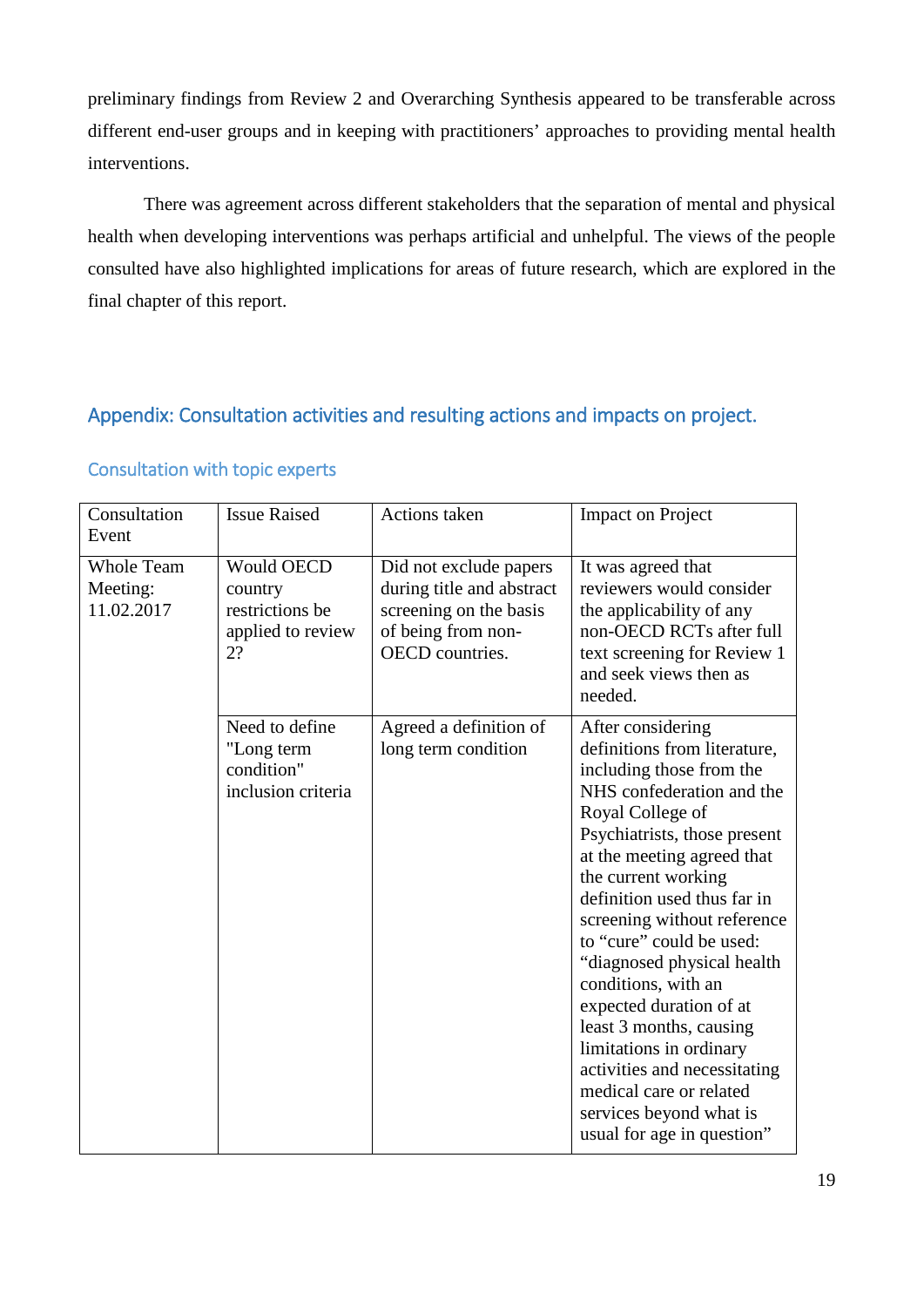| Inclusion of<br>LTC's such as<br>chronic fatigue<br>syndrome,<br>chronic pain,<br>fibromyalgia,<br>medically<br>unexplained<br>symptoms and<br><b>IBS</b> | Preliminary search for<br>existing reviews<br>(including those)<br>registered on<br>PROSPERO) in areas<br>such as "migraine",<br>"chronic fatigue" and<br>"abdominal pain" to see<br>if these could be<br>excluded from LTC<br>search terms. Eccleston<br>et al Cochrane Review<br>of psychological<br>therapies for the<br>management of chronic<br>and recurrent pain in<br>children and<br>adolescents included<br>trials of treatment for<br>headache (including<br>migraine), abdominal<br>pain, irritable bowel<br>syndrome and pain<br>associated with sickle<br>cell disease and<br>included depression and<br>anxiety as outcome<br>domains, indicating that<br>studies relevant to these | Several papers were<br>included in the project<br>where the sample had one<br>of these conditions. For<br>example, a large body of<br>the available evidence in<br>Review 1: Masia Warner et<br>al; Szigethy et al $(x2)$ ;<br>Wicksell et al; Reigada et<br>al; Gordon et al; Yetwin. |
|-----------------------------------------------------------------------------------------------------------------------------------------------------------|----------------------------------------------------------------------------------------------------------------------------------------------------------------------------------------------------------------------------------------------------------------------------------------------------------------------------------------------------------------------------------------------------------------------------------------------------------------------------------------------------------------------------------------------------------------------------------------------------------------------------------------------------------------------------------------------------|----------------------------------------------------------------------------------------------------------------------------------------------------------------------------------------------------------------------------------------------------------------------------------------|
|                                                                                                                                                           | conditions characterised<br>by symptoms of pain<br>have already been<br>reviewed.                                                                                                                                                                                                                                                                                                                                                                                                                                                                                                                                                                                                                  |                                                                                                                                                                                                                                                                                        |
|                                                                                                                                                           | Research team<br>consulted DSM-V to<br>see if any of these<br>diagnoses were<br>considered mental<br>health conditions and<br>thus provide a rationale<br>for exclusion as an<br>LTC.                                                                                                                                                                                                                                                                                                                                                                                                                                                                                                              |                                                                                                                                                                                                                                                                                        |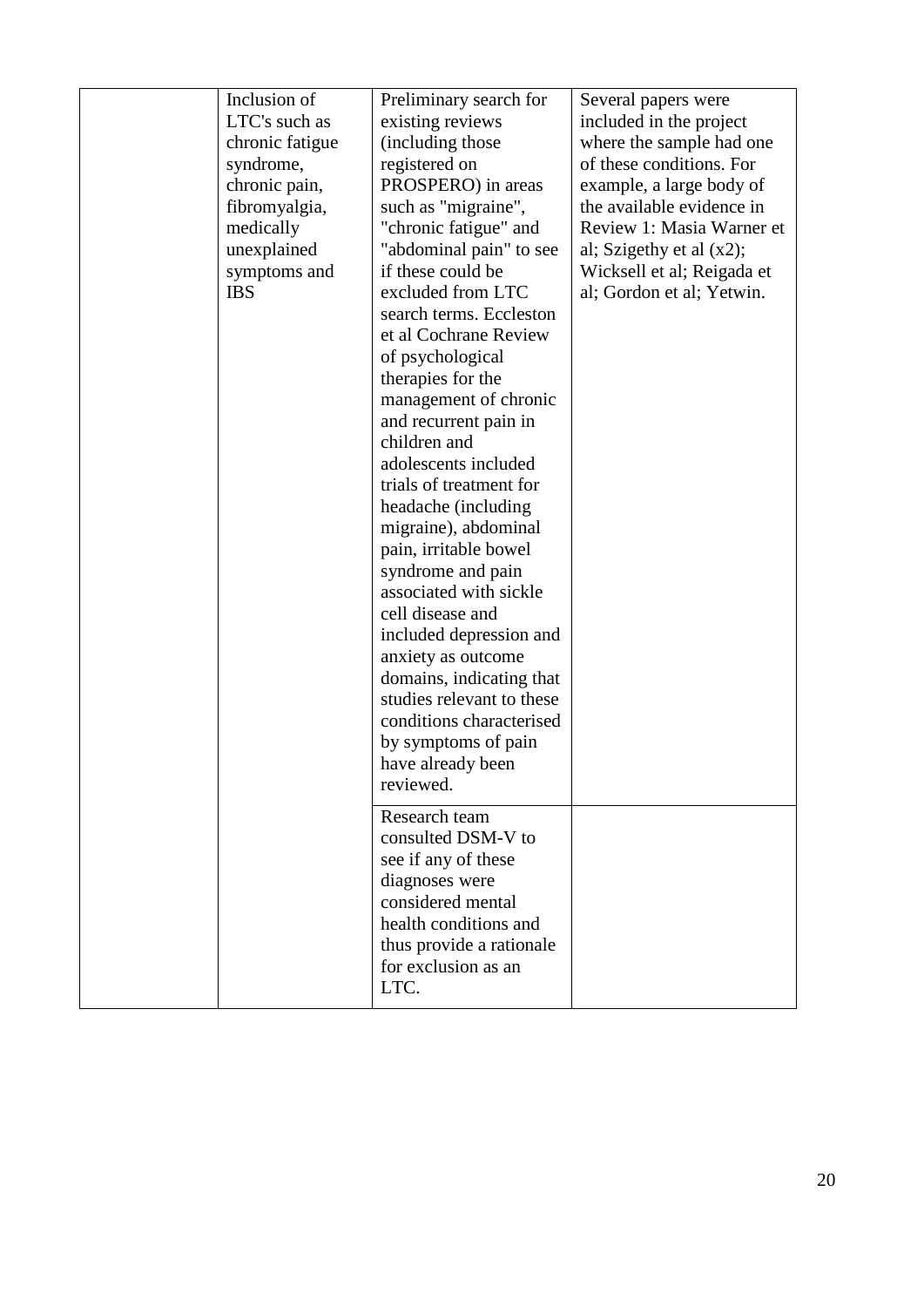| Need to define                        | Attendees discussed                            | Review 1: It was decided                             |
|---------------------------------------|------------------------------------------------|------------------------------------------------------|
| "Mental Health"<br>inclusion criteria | whether we expected<br>every individual in     | that the average mental<br>health score of the whole |
|                                       | samples in Review 1 to                         | sample should be above a                             |
|                                       | have mental ill health                         | cut off indicating elevated                          |
|                                       | symptoms (on whatever                          | symptoms on any mental                               |
|                                       | scale was used within                          | health measures used. For                            |
|                                       | study), or for just the                        | example, $55+$ on Beck                               |
|                                       | average mental health                          | <b>Youth Depression</b>                              |
|                                       | score of whole sample                          | Inventory, <i>i.e.</i> mildly                        |
|                                       | to be above a                                  | elevated would be                                    |
|                                       | recognised cut off on a                        | included. Research team                              |
|                                       | validated scale.                               | checked scoring systems of                           |
|                                       |                                                | scales used within papers                            |
|                                       |                                                | identified by searches to                            |
|                                       |                                                | interpret mean scores                                |
|                                       |                                                | where not otherwise                                  |
|                                       |                                                | reported. Difficult                                  |
|                                       |                                                | decisions regarding                                  |
|                                       |                                                | inclusion/exclusion of                               |
|                                       |                                                | studies based upon scores                            |
|                                       |                                                | on mental health measures                            |
|                                       |                                                | were resolved following                              |
|                                       |                                                | consultation with topic                              |
|                                       |                                                | experts amongst team.                                |
|                                       | Discussion regarding                           | Mental health terminology                            |
|                                       | how the language used                          | was discussed in the first                           |
|                                       | to describe mental                             | meeting (20th February)                              |
|                                       | health difficulties                            | with the children and                                |
|                                       | experienced by children                        | young people's advisory                              |
|                                       | should reflect that used                       | group. The co-creation of                            |
|                                       | by the papers included                         | plain language summaries                             |
|                                       | in the review. Noted                           | with the CYPAG and                                   |
|                                       | that our write up should                       | parents also considered                              |
|                                       | be sensitive to                                | preferred terminology and                            |
|                                       | terminology and not use                        | how it may differ between                            |
|                                       | a term only because                            | audiences.                                           |
|                                       | included studies have                          |                                                      |
|                                       | frequently. It was                             |                                                      |
|                                       | agreed that "mental                            |                                                      |
|                                       | distress", "mental ill-                        |                                                      |
|                                       | health" and                                    |                                                      |
|                                       | "psychological distress"                       |                                                      |
|                                       | were all acceptable                            |                                                      |
|                                       | terms to use, although                         |                                                      |
|                                       | there may be                                   |                                                      |
|                                       | differences in how these<br>terms are defined. |                                                      |
|                                       |                                                |                                                      |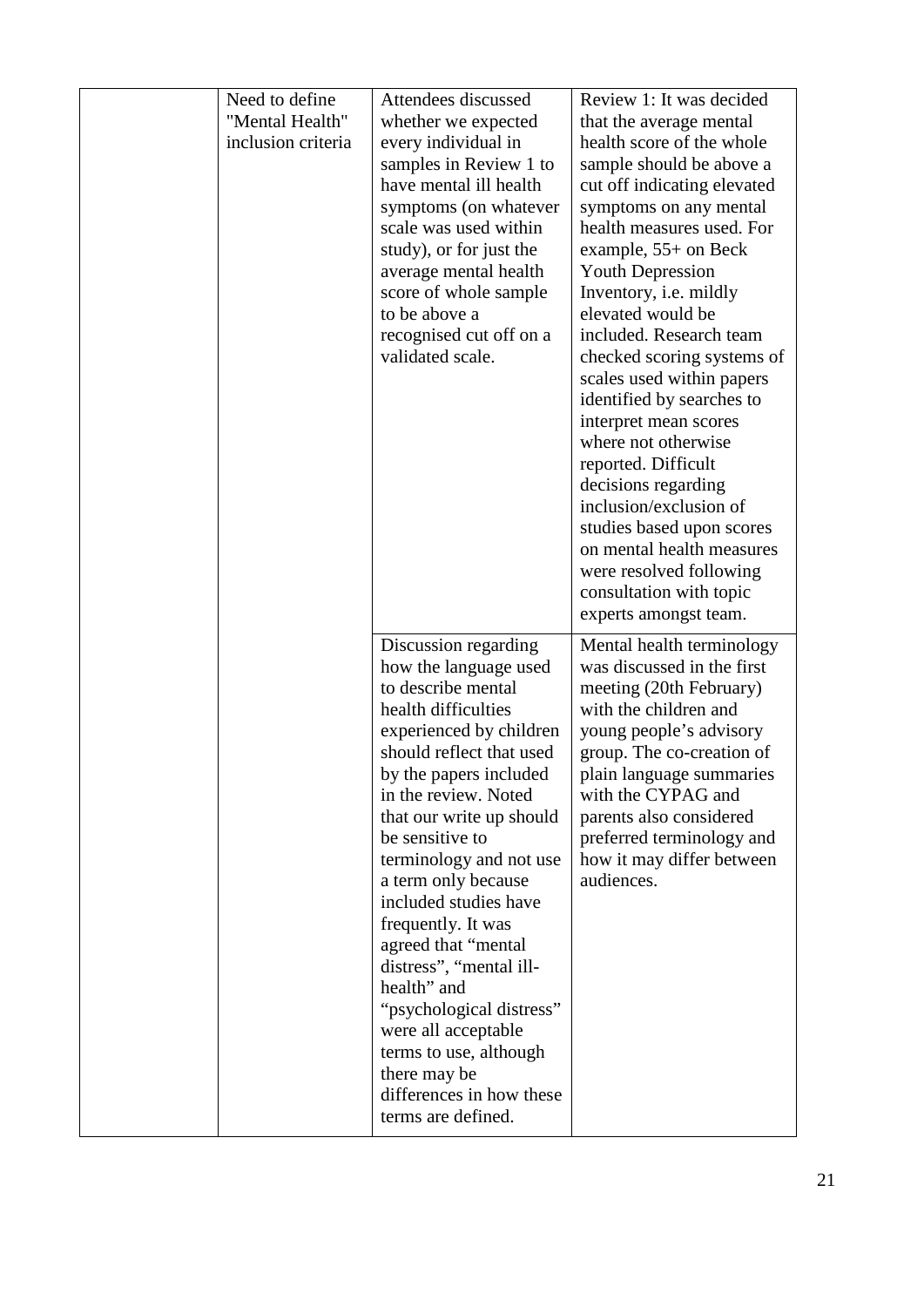| Identifying<br>Intervention<br>Focus | Discussion of inclusion<br>criteria "Intervention<br>must aim to improve<br>child/young person<br>mental health" with<br>reference to examples<br>where it was unclear<br>whether the intention of<br>the intervention is to<br>improve physical or<br>mental symptoms (or<br>both). It was noted that<br>some interventions may<br>not purely be focused<br>on improving mental<br>health. | Intervention should have<br>explicit aim to improve<br>child/young person mental<br>health and that simply<br>measuring a mental health<br>outcome would not<br>necessarily indicate such an<br>aim (e.g. physical<br>treatments that also include<br>depression scores as a<br>secondary outcome).<br>Papers where mental health<br>aim of intervention was in<br>doubt discussed with whole<br>team after full text<br>screening.                                                  |
|--------------------------------------|---------------------------------------------------------------------------------------------------------------------------------------------------------------------------------------------------------------------------------------------------------------------------------------------------------------------------------------------------------------------------------------------|--------------------------------------------------------------------------------------------------------------------------------------------------------------------------------------------------------------------------------------------------------------------------------------------------------------------------------------------------------------------------------------------------------------------------------------------------------------------------------------|
|                                      |                                                                                                                                                                                                                                                                                                                                                                                             | Team agreed that for<br>studies of interventions to<br>improve adherence to<br>medication for a LTC could<br>only be included in the<br>review if aiming to<br>improve MH of child.                                                                                                                                                                                                                                                                                                  |
|                                      |                                                                                                                                                                                                                                                                                                                                                                                             | Interventions that may not<br>have child and young<br>person recipients but are<br>aiming to improve their<br>mental health and<br>measuring this would be<br>included e.g. parenting<br>interventions. It was agreed<br>to amend inclusion criteria<br>for interventions to read:<br>"Intervention can target<br>children and young<br>people's mental health<br>directly (i.e. children and<br>young people are<br>recipients) or indirectly<br>(e.g. parenting<br>interventions)" |
|                                      | Discussion around<br>whether to include<br>papers focusing on<br>treating anxiety<br>associated with a<br>particular treatment<br>procedure for a LTC                                                                                                                                                                                                                                       | Decided that repeated<br>treatments are part of<br>having LTC, therefore<br>anxiety around this should<br>be considered in the<br>project, albeit described<br>separately in reviews.                                                                                                                                                                                                                                                                                                |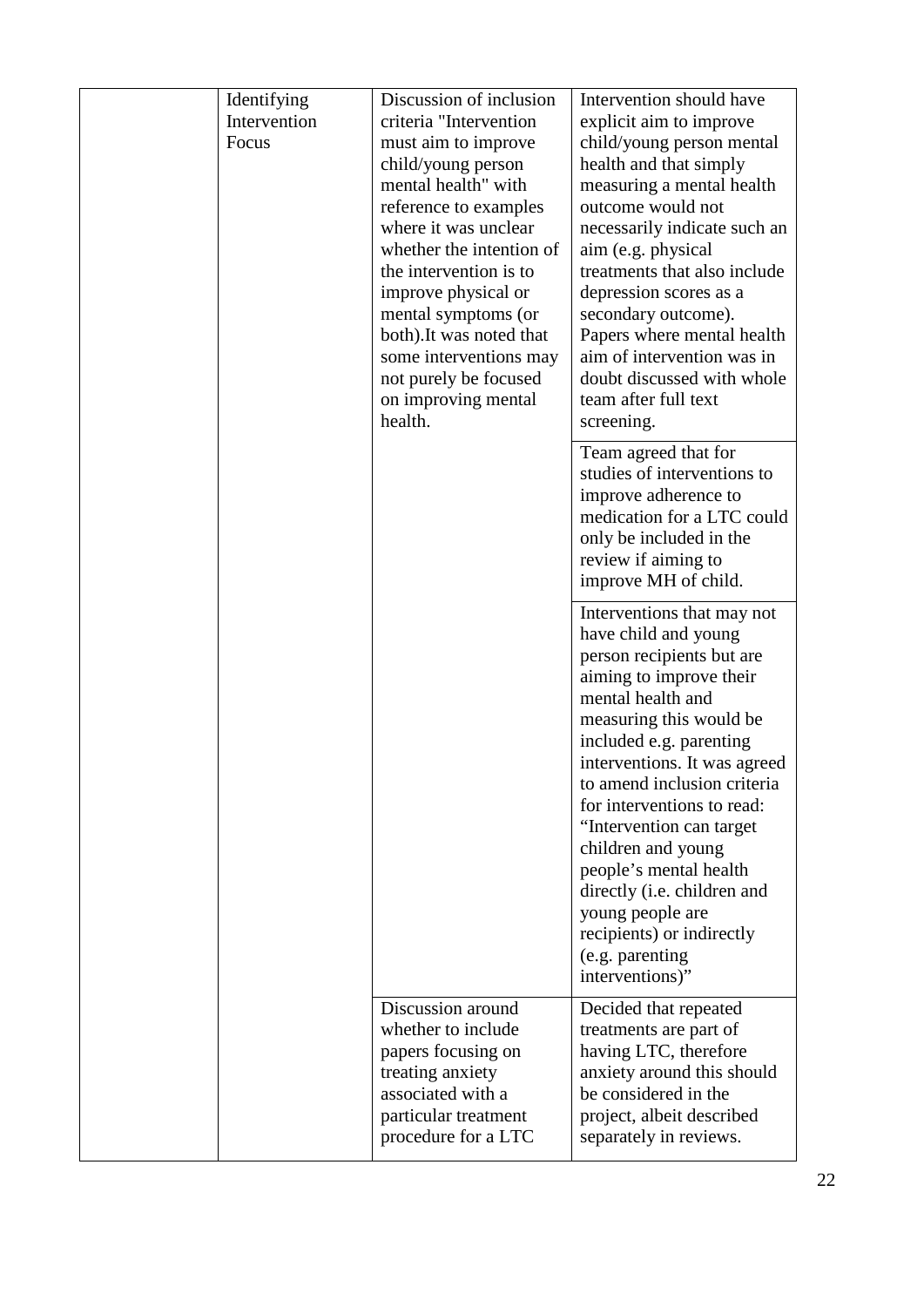|                                       |                                                                                      | e.g. lumbar punctures.                                                                                                                                                                                                                                                                                  | Review 1: Studies focused<br>exclusively on treatment<br>anxiety considered<br>separately and their<br>inclusion discussed with<br>topic experts after full text<br>screening. A preliminary<br>search did not reveal any<br>systematic reviews focused<br>on treatment anxiety in<br>children.                                                                                                                                                                                                                                                                |
|---------------------------------------|--------------------------------------------------------------------------------------|---------------------------------------------------------------------------------------------------------------------------------------------------------------------------------------------------------------------------------------------------------------------------------------------------------|----------------------------------------------------------------------------------------------------------------------------------------------------------------------------------------------------------------------------------------------------------------------------------------------------------------------------------------------------------------------------------------------------------------------------------------------------------------------------------------------------------------------------------------------------------------|
| Monthly team<br>meeting<br>14.04.2016 | Inclusion of<br>studies where<br>LTC's may have<br>MH component                      | Research team<br>highlighted studies<br>where identified LTCs<br>may have a mental<br>health component.<br><b>Inclusion of Masia-</b><br>Warner study discussed<br>where functional<br>somatic complaints<br>included; stomach pain,<br>nausea, diarrhoea or<br>constipation, headaches,<br>chest pain. | Reference to previous<br>minutes indicated not<br>necessarily excluding<br>LTC's such as chronic<br>fatigue, inflammatory<br>bowel syndrome etc. CD<br>suggested that other<br>disorders not highlighted<br>like diabetes may include a<br>mental health component<br>so the distinction on this<br>basis may be unhelpful.<br><b>Agreed Masia-Warner</b><br>study could be included, so<br>long as we were clear about<br>the difference in condition.<br>Masia Warner (?)<br>circulated for discussion,<br>CD, IH, TF, RS agreed it<br>ought to be included. |
|                                       | Consideration of<br><b>Acquired Brain</b><br>Injury as a LTC                         | We discussed acquired<br>brain injury as a<br>physical long term<br>condition in the Brown<br>2014, 2015 study                                                                                                                                                                                          | Topic experts agreed ABI<br>meets definition of LTC<br>agreed after the whole team<br>meeting in London,<br>therefore not necessarily be<br>excluded from this<br>definition and study should<br>be included in review.                                                                                                                                                                                                                                                                                                                                        |
|                                       | Review 1: CYP<br>need elevated MH<br>symptoms as<br>measured on<br>validated measure | Martinovic (2006)<br>contradicts what we<br>agreed at whole team<br>meeting about needing a<br>sample mean being over<br>a cut-off. They included<br>a sample selected as<br>subsyndromal<br>depression                                                                                                 | Agreed inclusion. RS<br>queried whether there were<br>any other studies with<br>samples "at risk" in the<br>same way as we would<br>want to be consistent if<br>including a study where<br>sample was not above a<br>cut-off. DM confirmed that                                                                                                                                                                                                                                                                                                                |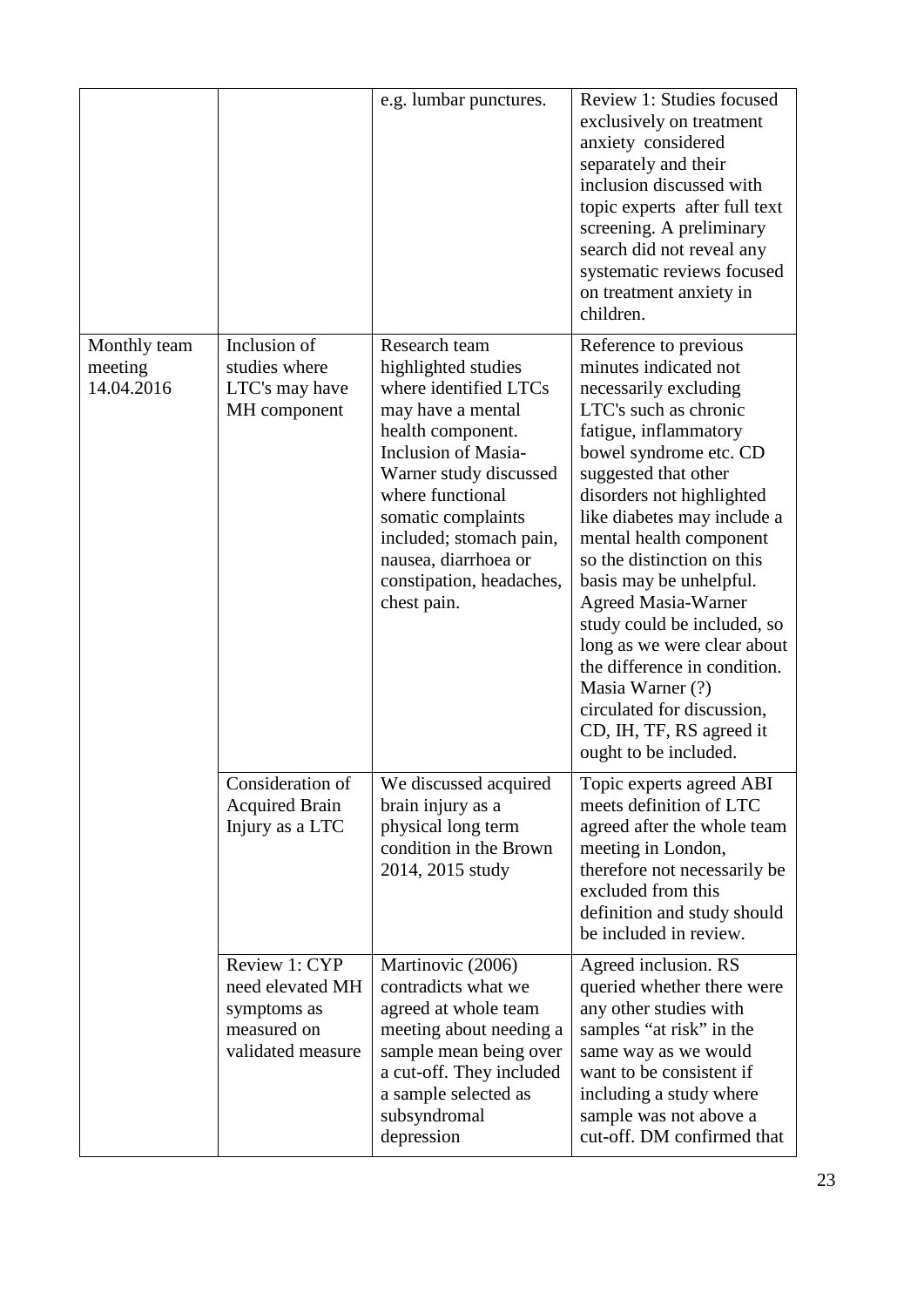|  |                                                                        |                                                                                                                                                                                                                                                                                                                                                                                                                                                                   | while there might have<br>been sample means<br>approaching cut-offs used,<br>this was the only study<br>located where the whole<br>sample were all<br>approaching cut-offs, but<br>mean sample score below<br>cut-offs. |
|--|------------------------------------------------------------------------|-------------------------------------------------------------------------------------------------------------------------------------------------------------------------------------------------------------------------------------------------------------------------------------------------------------------------------------------------------------------------------------------------------------------------------------------------------------------|-------------------------------------------------------------------------------------------------------------------------------------------------------------------------------------------------------------------------|
|  | Review 1:<br>Inclusion of<br>Procedural<br>Anxiety study               | Only 1 procedural<br>anxiety (Bufalini)<br>identified by through<br>searching and screening<br>process.                                                                                                                                                                                                                                                                                                                                                           | Agreed appropriate to<br>include but analyse<br>separately.                                                                                                                                                             |
|  | Review 1:<br>Interventions with<br>mixed aims                          | Only 11/27 papers<br>include an intervention<br>which is reported as<br>aiming to improve only<br>mental health.                                                                                                                                                                                                                                                                                                                                                  | IH and RA agreed that we<br>would need to accept<br>mental health aim as stated<br>in individual studies, but<br>consider differences<br>between intervention<br>targets in analysis.                                   |
|  | Inclusion of non-<br><b>OECD</b> studies                               | 5 of 27 papers identified<br>from non-OECD<br>countries                                                                                                                                                                                                                                                                                                                                                                                                           | Agreed to include.                                                                                                                                                                                                      |
|  | Inclusion of<br>intellectual and<br>learning disability<br>populations | DM said we had not<br>been any more specific<br>in terms of whether<br>whole sample, majority<br>or any ID or LD was<br>cause for exclusion. IH<br>noted that learning<br>difficulties in Brown<br>paper was unlikely to<br>correspond to LD. DM<br>confirmed that although<br>45.8% of Brown's<br>sample had learning<br>difficulties these were<br>parent-reported rather<br>than measured at<br>baseline and there was<br>no indication of<br>definition used. | Given the rationale for<br>excluding ID and LD<br>samples and that these<br>interventions were<br>parenting programmes it<br>was agreed to include but<br>note these sample<br>characteristics.                         |
|  | Review 1:<br>Reporting of<br>outcome<br>measures                       | Discussion around<br>outcomes to be<br>considered for analysis<br>within review 1. The<br>original call mentioned:                                                                                                                                                                                                                                                                                                                                                | All outcome measures<br>extracted. All outcomes<br>mentioned in HTA call<br>reported on in main report.                                                                                                                 |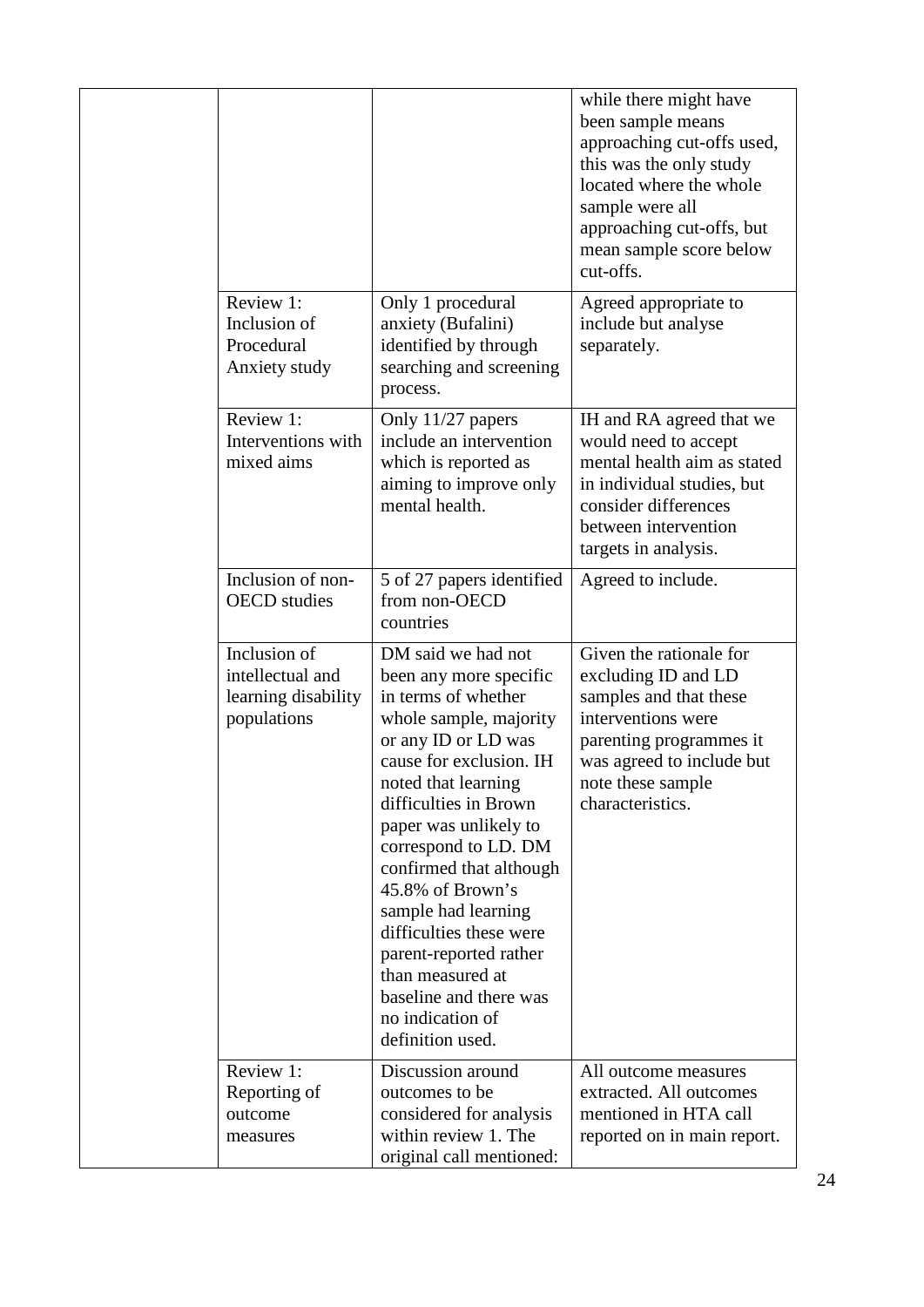|                                             |                                                  | Health related quality of<br>life; sleep quality; self-<br>harm; impact on family;<br>adherence with<br>treatment for the<br>primary physical health<br>condition; attendance at<br>school; cost-<br>effectiveness.                                                                                                        |                                                                                                                                                                                                                                                                                                                                                                                                                                                                                                                                                                                   |
|---------------------------------------------|--------------------------------------------------|----------------------------------------------------------------------------------------------------------------------------------------------------------------------------------------------------------------------------------------------------------------------------------------------------------------------------|-----------------------------------------------------------------------------------------------------------------------------------------------------------------------------------------------------------------------------------------------------------------------------------------------------------------------------------------------------------------------------------------------------------------------------------------------------------------------------------------------------------------------------------------------------------------------------------|
|                                             | Review 1: Meta-<br>analysis of<br>Results        | Discussion around the<br>LTC groupings,<br>outcomes and<br>intervention categories<br>influenced the structure<br>of the meta-analysis.                                                                                                                                                                                    | Feedback from RV and TF<br>following this meeting<br>advised against assuming<br>acquired brain injury and<br>CP are similar enough to<br>meta-analyse                                                                                                                                                                                                                                                                                                                                                                                                                            |
|                                             | Identifying<br>economic -<br>evaluations         | RA suggested that email<br>authors as well as<br>search for sibling papers<br>asking specifically for<br>any economic<br>evaluations. RA noted<br>that there is likely to be<br>a publication bias with<br>economic evaluations if<br>planned, less likely to<br>be seen or published if<br>efficacy not seen in<br>trial. | MR searched NHS EED<br>using the full search and<br>supplement this with a<br>search in EMBASE since<br>the date that NHS EED<br>stopped being updated<br>using an economic filter in<br>place of the RCT filter.<br>Emailed first authors of all<br>Review 1 included studies<br>to ask for any economic<br>evaluations, qualitative<br>evaluations and other<br>sibling studies related to<br>the trial or intervention, as<br>well as specific questions<br>after our data extraction.<br>This revealed some<br>additional Review 1 papers,<br>but no economic<br>evaluations. |
| <b>Whole Team</b><br>Meeting:<br>03.08.2016 | Review 1:<br>Reporting of<br>outcome<br>measures | Discussed how to refer<br>to the outcomes that are<br>not child mental health                                                                                                                                                                                                                                              | Agreed "other" was clearer<br>than "not child mental<br>health"                                                                                                                                                                                                                                                                                                                                                                                                                                                                                                                   |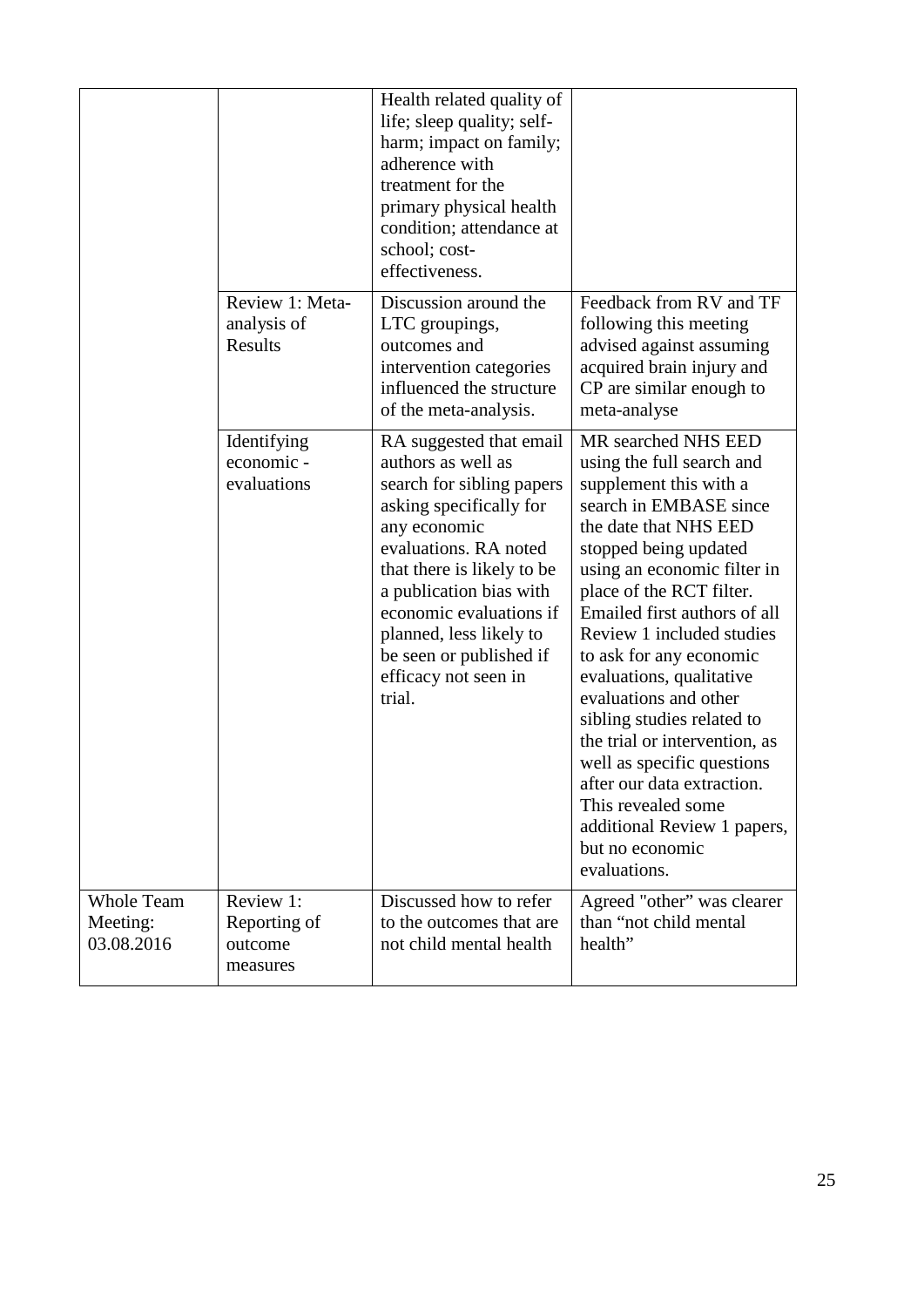| Review 1: Meta- | Group considered                               | Supplementary analyses of    |
|-----------------|------------------------------------------------|------------------------------|
| analysis        | whether, given the                             | interventions across LTCs    |
|                 | broad aim to investigate                       | were considered, however     |
|                 | mental health                                  | following later consultation |
|                 | interventions for LTCs,                        | activities, they were not    |
|                 | that meta-analysis                             | included in the report       |
|                 |                                                |                              |
|                 | across LTCs might be                           |                              |
|                 | useful, perhaps as a                           |                              |
|                 | supplementary analysis.                        |                              |
|                 | The group looked at the<br>LTCs on slide 14 to |                              |
|                 |                                                |                              |
|                 | consider whether it                            |                              |
|                 | would be feasible to                           |                              |
|                 | consider the mental                            |                              |
|                 | health needs and issues                        |                              |
|                 | as similar across the                          |                              |
|                 | different LTCs. There                          |                              |
|                 | was some discussion                            |                              |
|                 | around whether it made                         |                              |
|                 | sense to analyse across                        |                              |
|                 | very different LTCs.                           |                              |
|                 | MN investigated the                            |                              |
|                 | possibility of meta-                           |                              |
|                 | analysing by                                   |                              |
|                 | intervention, across                           |                              |
|                 | LTC samples. There                             |                              |
|                 | were some                                      |                              |
|                 | opportunities where this                       |                              |
|                 | could have been                                |                              |
|                 | possible (e.g. CBT for                         |                              |
|                 | depression in Szigethy                         |                              |
|                 | et al, Martinovic et al,                       |                              |
|                 | Wicksell et al).                               |                              |
| Review 1:       | Adaptation: The group                          | The observation that we      |
| Preliminary     | accepted the logic that                        | could separate               |
| Results         | an adapted programme                           | interventions containing     |
|                 | might be more effective                        | adapted and non-adapted      |
|                 | than a generic one.                            | content was described in     |
|                 |                                                | Review 1 synthesis. It was   |
|                 |                                                | further discussed in the     |
|                 |                                                | overarching synthesis, in    |
|                 |                                                | conjunction with Review 2    |
|                 |                                                | findings.                    |
|                 |                                                |                              |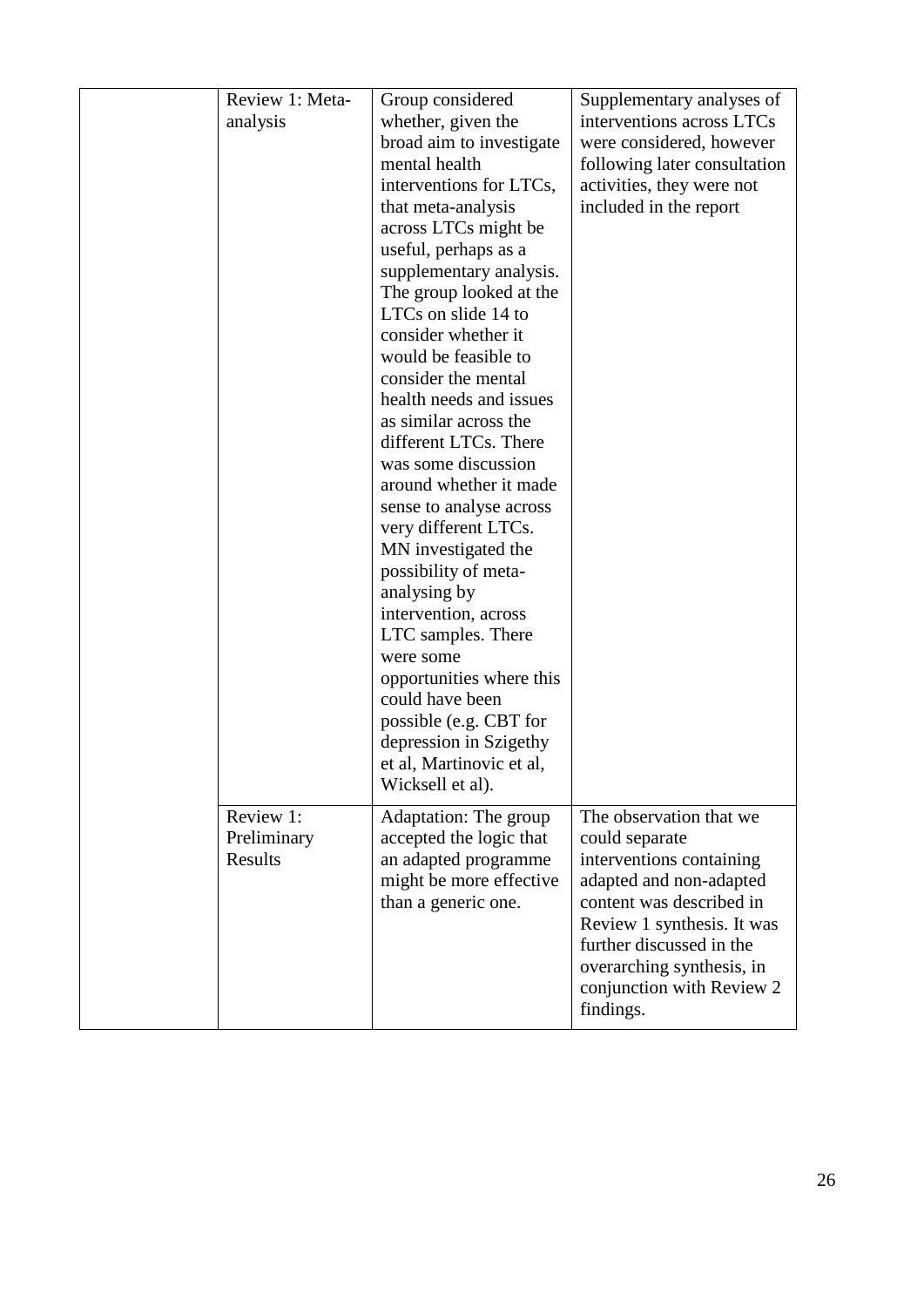|                              | Group discussed four<br>parenting interventions<br>seen in three studies.<br>Can be distinguished in<br>terms of amount of<br>additive components.<br>Trend that the more<br>components seemed to<br>provide more benefit for<br>child behaviour<br>problems. Noted that all<br>three studies only report<br>parent outcomes. Would<br>be interesting to see any<br>information on<br>recruitment success and<br>parent socioeconomic<br>status. MN explored the<br>reporting of trial uptake<br>and socioeconomic<br>status - both were too<br>inconsistently reported<br>to draw conclusions.<br>Furthermore, reasons<br>for poor trial uptake<br>could have been<br>multiple and data only<br>allow speculation. | The components of studies<br>trialling parenting<br>interventions were<br>described, but with the<br>caveat that we can not draw<br>firm conclusions from a<br>small sample of studies.<br>Socioeconomic status was<br>described in Review 1<br>synthesis where described.<br>Given the lack of detail<br>about trial uptake, this was<br>not described, other than to<br>identify methods of study<br>recruitment. |
|------------------------------|---------------------------------------------------------------------------------------------------------------------------------------------------------------------------------------------------------------------------------------------------------------------------------------------------------------------------------------------------------------------------------------------------------------------------------------------------------------------------------------------------------------------------------------------------------------------------------------------------------------------------------------------------------------------------------------------------------------------|---------------------------------------------------------------------------------------------------------------------------------------------------------------------------------------------------------------------------------------------------------------------------------------------------------------------------------------------------------------------------------------------------------------------|
| Review 2: Study<br>inclusion | There was discussion<br>around camp and<br>whether it ought to be<br>considered an<br>intervention                                                                                                                                                                                                                                                                                                                                                                                                                                                                                                                                                                                                                  | Recognition not all papers<br>on camps were included as<br>there needed to be an aim<br>to improve mental health.<br>Camps with an explicit aim<br>to improve mental health,<br>as defined within Chapter 1<br>of report, remain included.                                                                                                                                                                          |
|                              | SB suggested<br>comparing drop out and<br>satisfaction data where<br>reported in Review 1<br>studies with the Review<br>2 findings.                                                                                                                                                                                                                                                                                                                                                                                                                                                                                                                                                                                 | Addressed in Overarching<br>Synthesis                                                                                                                                                                                                                                                                                                                                                                               |
| Consultation<br>plans        | Discussion of<br>consultation plans                                                                                                                                                                                                                                                                                                                                                                                                                                                                                                                                                                                                                                                                                 | <b>Expert Advisory group</b><br>supported project team to<br>identify and access<br>consultation opportunities                                                                                                                                                                                                                                                                                                      |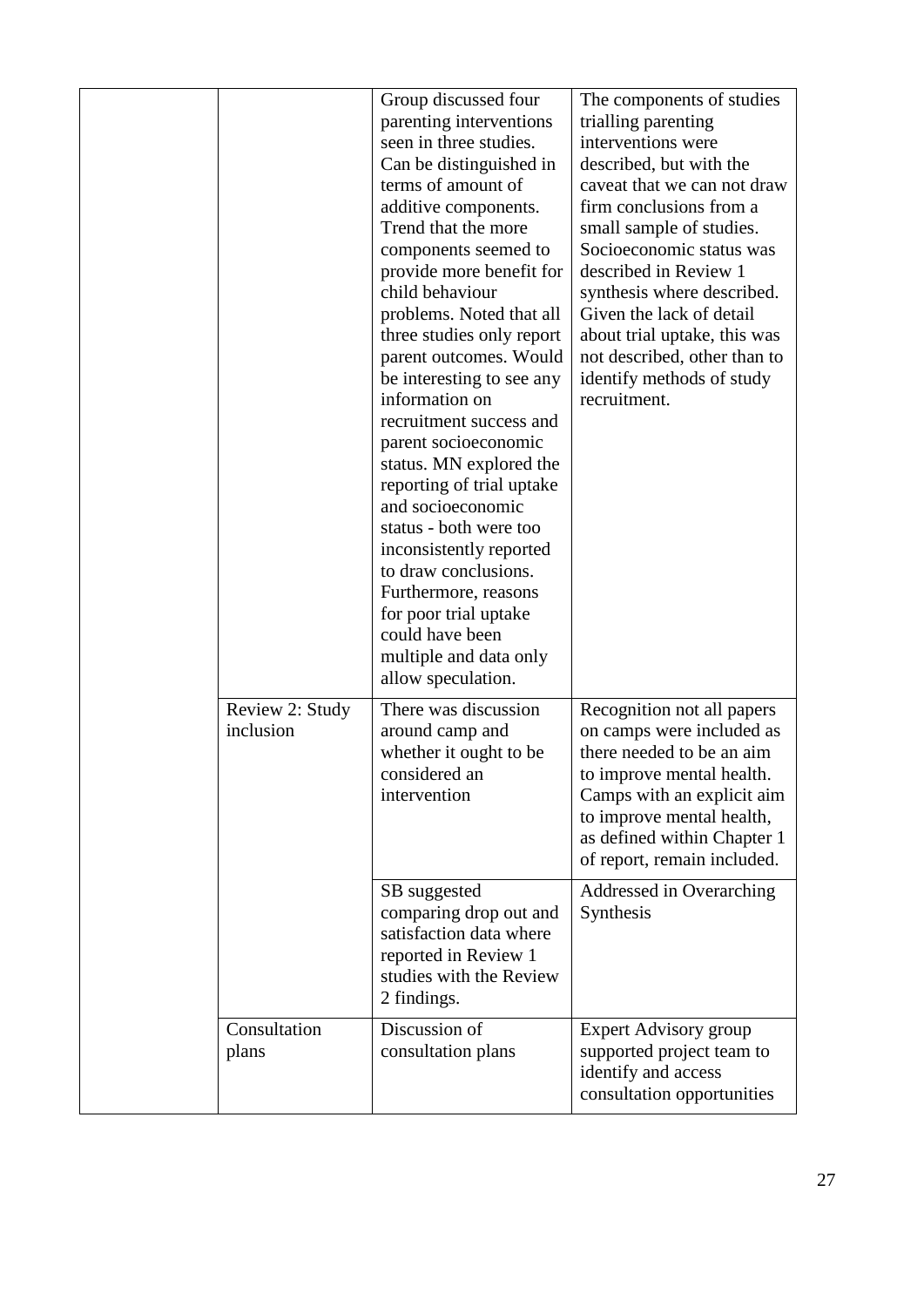| Consultation<br>Event                  | <b>Issue Raised</b>                             | Actions taken                                                                               | <b>Impact on Project</b>                                                                                                                                                                                                                                                        |
|----------------------------------------|-------------------------------------------------|---------------------------------------------------------------------------------------------|---------------------------------------------------------------------------------------------------------------------------------------------------------------------------------------------------------------------------------------------------------------------------------|
| <b>CYPAG</b><br>Meeting:<br>20.02.2016 | Focus of Project                                | Discussion of focus of<br>project                                                           | Highlighted the importance<br>of a broad approach to the<br>project, which is reflected in<br>review searches and<br>inclusion criteria.                                                                                                                                        |
|                                        | <b>Mental Health</b><br>Terminology             | Discussion of mental<br>health terminology<br>used within search<br>criteria                | Influenced search terms,<br>helped inform clearly<br>defined mental health<br>terminology, accepting the<br>importance of wider aspects<br>of mental health, such as<br>wellbeing and coping, in<br>addition to the symptoms of<br>disorders such as depression<br>and anxiety. |
|                                        | Experience of<br>mental health<br>interventions |                                                                                             | Influenced definition of<br>mental health intervention,<br>therefore influencing<br>inclusion criteria. Informed<br>definition of Ideas generated<br>used to inform synthesis of<br>results in Review 2.                                                                        |
|                                        | Treatment/procedur<br>al anxiety                | Discussion around<br>how this issue had not<br>been experienced by<br>members of the group. | Ideas generated used to<br>inform synthesis of results in<br>Review 2. Anxiety around<br>procedures still considered<br>worthy of consideration,<br>even though CYPAG<br>members had not personally<br>experienced it.                                                          |
| <b>CYPAG</b><br>Meeting:<br>10.09.2016 | Review 1:<br>Interventions                      | Discussion of most<br>common interventions<br>seen in Review 1                              | Considered whether CYPAG<br>experiences of interventions<br>seen in Review 1 bore<br>relation to effectiveness data.<br>Ideas generated used to<br>inform synthesis of results in<br>Review 2 and overarching<br>synthesis.                                                     |

# Consultation with children and young people advisory groups and parents.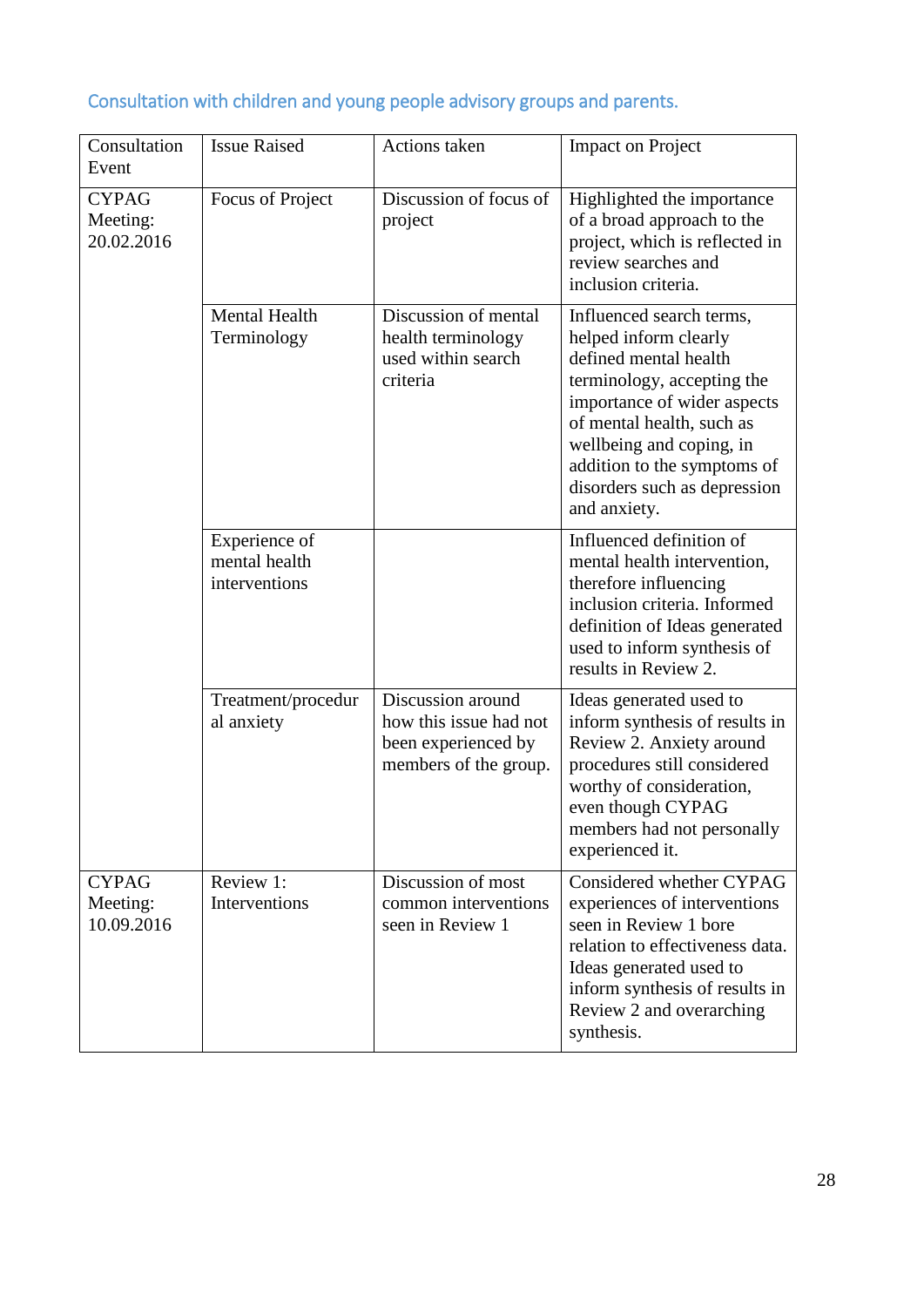|                                                            | Review 1:<br>Outcomes                                      | Discussion of most<br>common outcomes<br>seen in Review 1 and<br>which CYP viewed as<br>most important.                                                                                                      | Perceived importance of a<br>broad range of outcomes by<br>CYPAG confirmed the<br>decision to synthesis all<br>outcomes reported in papers<br>in Review 1. Ideas generated<br>used to inform synthesis of<br>results in Review 2,<br>particularly: importance of<br>social networks for mental<br>health.                                                                                 |
|------------------------------------------------------------|------------------------------------------------------------|--------------------------------------------------------------------------------------------------------------------------------------------------------------------------------------------------------------|-------------------------------------------------------------------------------------------------------------------------------------------------------------------------------------------------------------------------------------------------------------------------------------------------------------------------------------------------------------------------------------------|
|                                                            | Review 2: Quotes                                           | Discussion around<br>anonymized quotes<br>seen within Review 2.                                                                                                                                              | Ideas generated used to<br>inform synthesis of results in<br>Review 2.                                                                                                                                                                                                                                                                                                                    |
|                                                            | Dissemination plans                                        | Discussion how<br>results of project<br>could be disseminated<br>and how CYP would<br>like to be involved                                                                                                    | Involvement of young<br>people in writing Plain<br><b>English Summaries and</b><br>creation of podcasts. These<br>were disseminated to<br>relevant organisations.                                                                                                                                                                                                                         |
| <b>CYPAG</b><br>Meeting:<br>28.01.2017                     | Review 2: Synthesis<br>of Results                          | CYP were asked to<br>design their own<br>mental health<br>intervention                                                                                                                                       | The synthesis for Review 2<br>was re-examined to see if<br>there was more information<br>regarding the following<br>points raised during the<br>discussion:                                                                                                                                                                                                                               |
| Parent<br>Meeting:<br>28.01.2017                           | Overarching<br><b>Synthesis: Feedback</b><br>on categories | Discussions held<br>around categories<br>identified for<br>Overarching<br>Synthesis. Issues<br>relating to 'A Holistic<br>Approach' and<br>'Adaptability/Flexibilit<br>y' in particular were<br>highlighted. | The synthesis for Review 2<br>was re-examined to see if<br>there was more information<br>regarding the following<br>points raised during the<br>discussion: Experiences of<br>interventions around points<br>of transition, additional<br>emphasis in write-up of<br>R2/OS on parents being<br>provided with skills to<br>support their children to<br>maintain their mental<br>wellbeing |
| National<br>Institute of<br>Health<br>Research<br>Maudsley | Review 2: Synthesis<br>of Results                          | Discussed line of<br>argument                                                                                                                                                                                | Line of Argument not<br>appropriate to appear<br>without written explanation<br>within any dissemination<br>materials.                                                                                                                                                                                                                                                                    |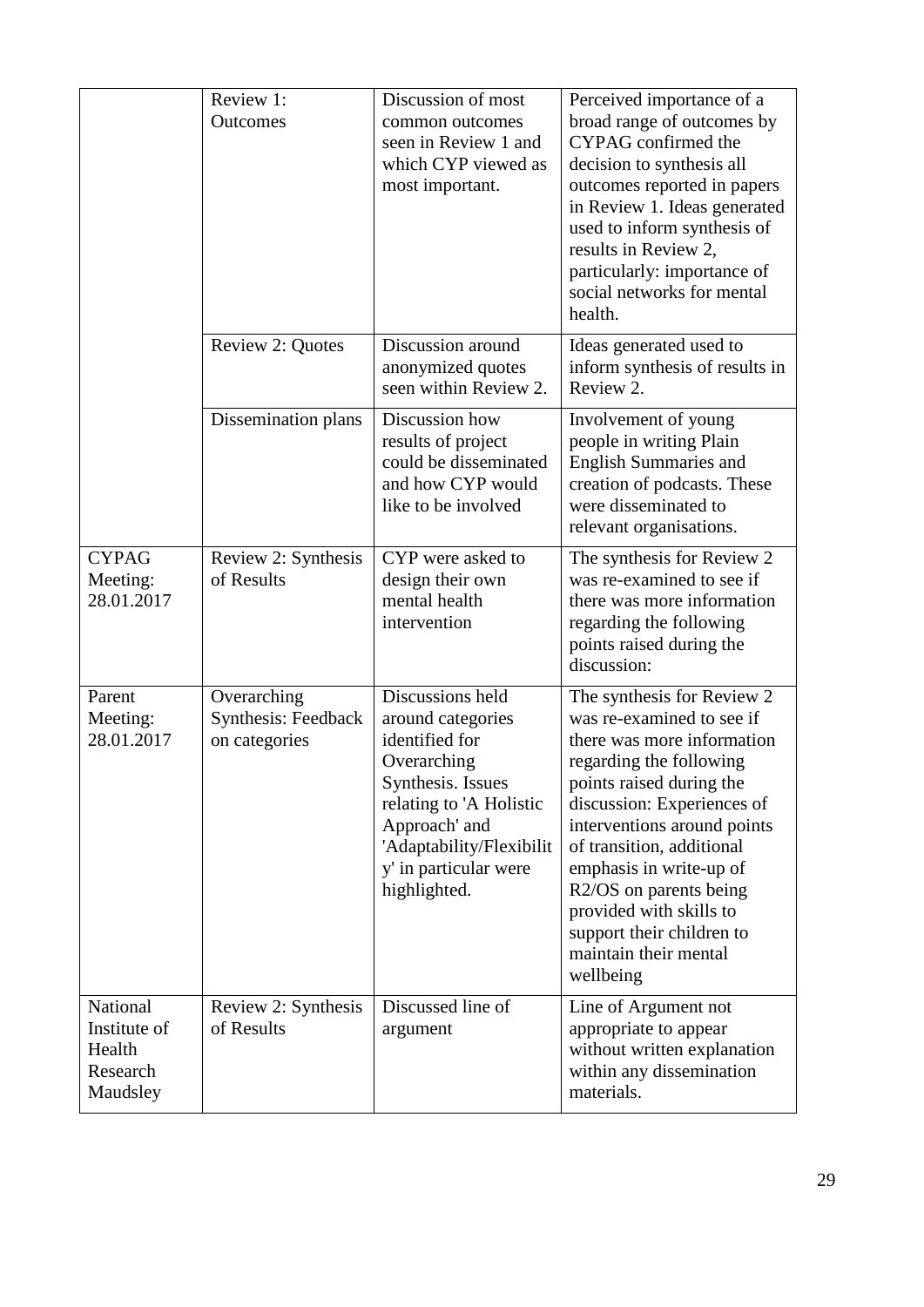| <b>Biomedical</b> |                  | Recognition that      | Validation of decision to     |
|-------------------|------------------|-----------------------|-------------------------------|
| Research          |                  | whilst Camps were an  | include "Camps" as a type of  |
| Centre Young      |                  | American              | intervention within Review    |
| Persons           |                  | intervention, may     | 2.                            |
| Mental            |                  | have some             |                               |
| Health            |                  | applicability in a UK |                               |
| Advisory          |                  | setting e.g. respite  |                               |
| Group             |                  | services or camping   |                               |
| Meeting:          |                  | opportunities through |                               |
| 28.01.2017        |                  | schools/services      |                               |
|                   | Dissemination of | Discussion of which   | Group recommended             |
|                   | Results          | how project results   | contacting MQ: to see if      |
|                   |                  | should be             | results could be disseminated |
|                   |                  | disseminated and      | through email list.           |
|                   |                  | which platforms e.g.  |                               |
|                   |                  | Twitter, email lists, |                               |
|                   |                  | young people          |                               |
|                   |                  | accessed.             |                               |
|                   |                  |                       |                               |

# Other consultation activities.

| Consultation  | <b>Issue Raised</b> | Actions taken                     | <b>Impact on Project</b>        |
|---------------|---------------------|-----------------------------------|---------------------------------|
| Event         |                     |                                   |                                 |
| <b>CYPMHC</b> | Review 2            | Query regarding whether there     | Considered alongside another    |
| Meeting:      |                     | were any indications that factors | author query regarding how      |
| 10.01.2017    |                     | that may help or hinder           | different themes related to the |
|               |                     | engagement/delivery etc. are      | age of recent participants      |
|               |                     | different in the 16-25 year age   | within the synthesis of         |
|               |                     | group?                            | results. Issue regarding        |
|               |                     |                                   | additional support needed at    |
|               |                     |                                   | times of transition and how     |
|               |                     |                                   | this relates to age raised in   |
|               |                     |                                   | Review 2.                       |
|               | Learning            | Query regarding how many          | Two studies included in         |
|               | disability          | papers we excluded because the    | Review 1 (Brown,                |
|               | exclusion           | population met the LD             | Whittingham) included some      |
|               | criteria            | definition? Discussion around     | children with intellectual      |
|               |                     | possibility for future review or  | disability in their sample. One |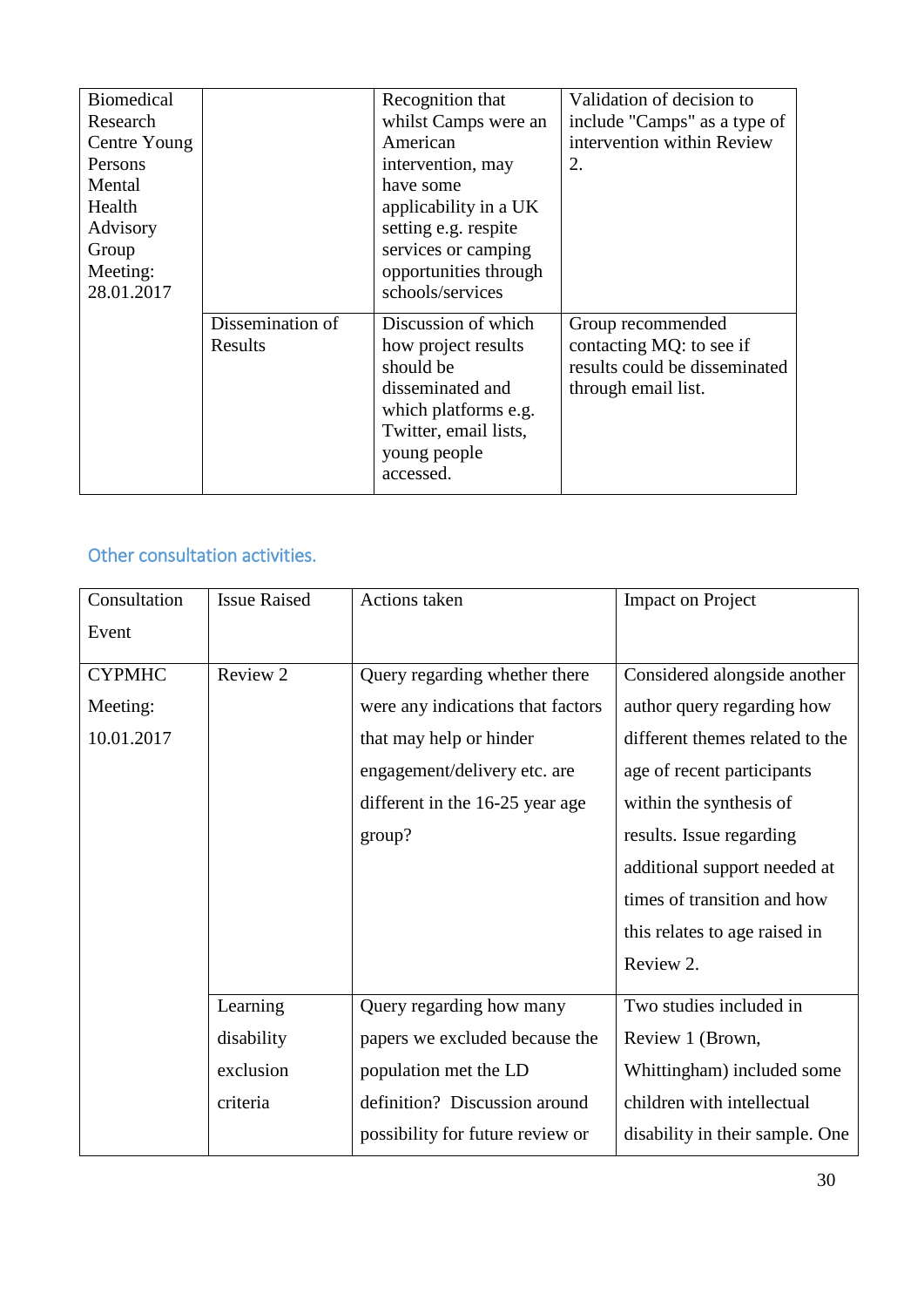|               | primary research. Examined        | exclude does not suggest       |
|---------------|-----------------------------------|--------------------------------|
|               | excluded papers to determine      | need to raise as area for      |
|               | whether we had excluded any       | future review.                 |
|               | for LD alone. Found only one      |                                |
|               | for Review 1.                     |                                |
| Theory based  | Query regarding what project      | Examined the possibility of    |
| interventions | highlighted about how theory      | identifying studies that       |
|               | driven the interventions are? Can | were/weren't theory driven in  |
|               | we make any distinction           | Review 1, with a view to       |
|               | between interventions with        | comparing effectiveness. This  |
|               | underlying theory and those       | was not realistic given the    |
|               | without and their relative        | range of confounding           |
|               | effectiveness?                    | variables and often poor       |
|               |                                   | description of the basis       |
|               |                                   | of/theories underpinning       |
|               |                                   | interventions.                 |
| Dissemination | CYPMHC keen to help               | Reinforce to CYP within        |
|               | disseminate report findings       | CYPAG that project team are    |
|               |                                   | happy to facilitate            |
|               |                                   | dissemination of results to    |
|               |                                   | their schools/individual       |
|               |                                   | teachers if needed.            |
|               |                                   | Project team to disseminate    |
|               |                                   | results at CYPMHC seminar      |
|               |                                   | in June.                       |
|               |                                   | <b>CYPMHC</b> offered to share |
|               |                                   | final report and plain         |
|               |                                   | language versions on their     |
|               |                                   | website and disseminate to all |
|               |                                   | the Coalition members.         |
|               |                                   |                                |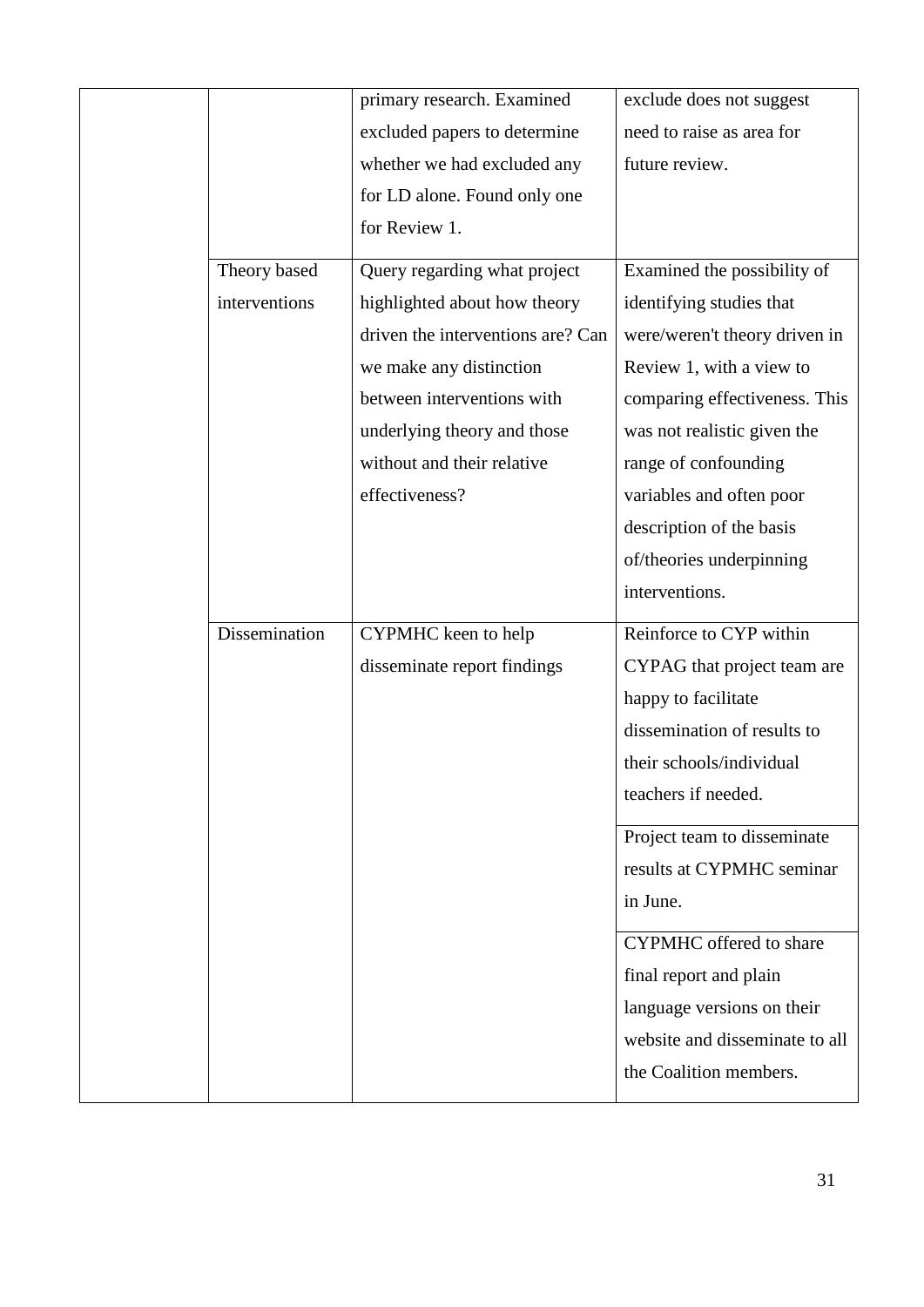| Mental Health       | Review 1      | Any online interventions           | Raise implication regarding        |
|---------------------|---------------|------------------------------------|------------------------------------|
| Foundation          |               | included in Review 1. How          | need to test accessible            |
| Meeting:            |               | many papers did we exclude         | interventions. Make clear in       |
| 30.01.2017          |               | because of poor quality.           | review methods that study          |
|                     |               |                                    | quality was not a reason for       |
|                     |               |                                    | exclusion alone.                   |
|                     | Review 2      | Principles from line-of-argument   |                                    |
|                     |               | are ones that fit Mental Health    |                                    |
|                     |               | Foundation values                  |                                    |
|                     | Dissemination | Mental Health Foundation can       | Need an accessible version of      |
|                     |               | help dissemination                 | project summary that Mental        |
|                     |               |                                    | Health Foundation and others       |
|                     |               |                                    | can promote via social media.      |
| <b>CLIC</b> Sargent | Review 1      | How many interventions were        | Added sentence clarifying          |
| Meeting:            |               | delivered in hospitals versus      | setting to Review 1 findings.      |
| 31.01.2017          |               | other settings.                    |                                    |
|                     | Dissemination | Discussion of current              | <b>CLIC Sargent's Research and</b> |
|                     |               | dissemination plans, including     | Policy manager open to             |
|                     |               | role of CYPAG in the creation      | receiving and disseminating        |
|                     |               | of plain English summaries and     | the plain language summaries       |
|                     |               | podcast.                           | and perhaps podcasts               |
|                     |               |                                    | developed with our CYPAG           |
|                     |               |                                    | which the CYP who used             |
|                     |               |                                    | their services would be able       |
|                     |               |                                    | to identify with.                  |
|                     |               | Discussion of project results      | Andre Tomlin has offered the       |
|                     |               | with Andre Tomlin; the             | opportunity to disseminate         |
|                     |               | organiser of the 'Mental Elf' blog | the results of the project         |
|                     |               |                                    | through the Mental Elf blog.       |
|                     |               |                                    |                                    |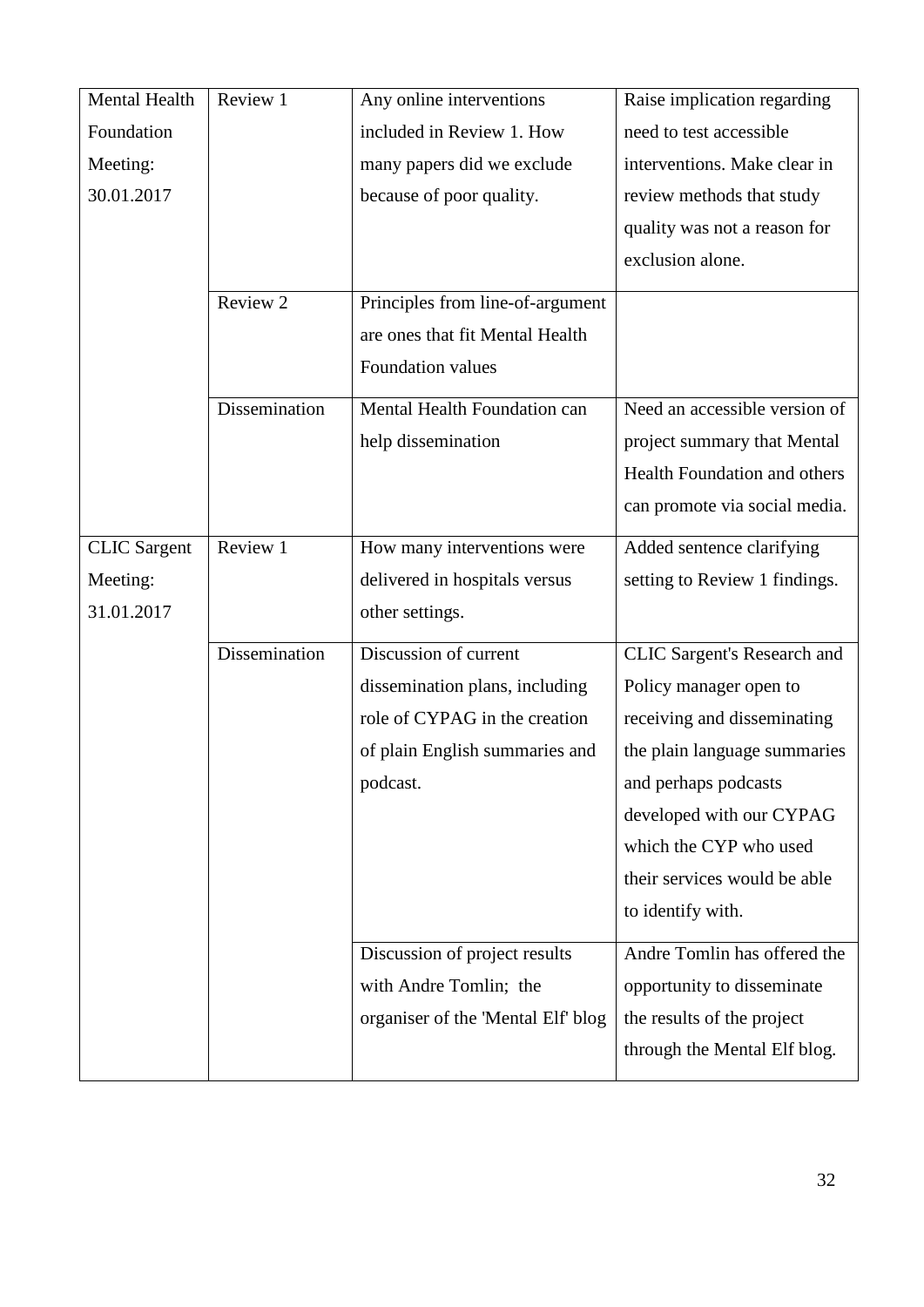| UK Paediatric- | Review 1    | Surprise at small number of           | Checked these authors and     |
|----------------|-------------|---------------------------------------|-------------------------------|
| Psychiatry     |             | papers eventually selected for        | found reasons for excluding   |
| liaison group  |             | quantitative review. Group felt       | suggested studies.            |
| meeting:       |             | there were more, good, relevant       | <b>Emphasised in Review 1</b> |
| 03.02.2017     |             | papers, but on discussion about       | discussion that criteria are  |
|                |             | age range, interventions,             | justified given the focus of  |
|                |             | outcomes, and quality - agreed        | the review question.          |
|                |             | that ones they had in mind might      |                               |
|                |             | not meet criteria.                    |                               |
|                |             | Query regarding whether project       |                               |
|                |             | team should we check again for        |                               |
|                |             | research regarding: epilepsy,         |                               |
|                |             | eczema, allergy, Cochrane             |                               |
|                |             | review on abdominal pain,             |                               |
|                |             | although these may be physical        |                               |
|                |             | not mental health outcomes.           |                               |
|                |             | Check authors: Trudy Chalder,         |                               |
|                |             | Anne Kazak, Matthew Hodes             |                               |
|                |             | Thought that if possible we           | Research team ensured         |
|                |             | should include outcomes that are      | methodology for Review 1      |
|                |             | proxy for MH outcomes (or             | emphasised that all outcomes  |
|                |             | integrate physical and mental)        | reported within included      |
|                |             | such as:                              | studies were reported and     |
|                |             | Time off school/school<br>$\mathbf 0$ | synthesised.                  |
|                |             | attendance                            |                               |
|                |             | Other quality of life<br>$\mathbf 0$  |                               |
|                |             | measures                              |                               |
|                |             | Other functional measure<br>$\Omega$  |                               |
|                |             | e.g. out of wheelchair/mobilising     |                               |
|                |             | etc.                                  |                               |
|                |             |                                       |                               |
|                | Overarching | Overall feeling that the NIHR         | The 'holistic approach'       |
|                | synthesis   | call although well-meaning            | category in overarching       |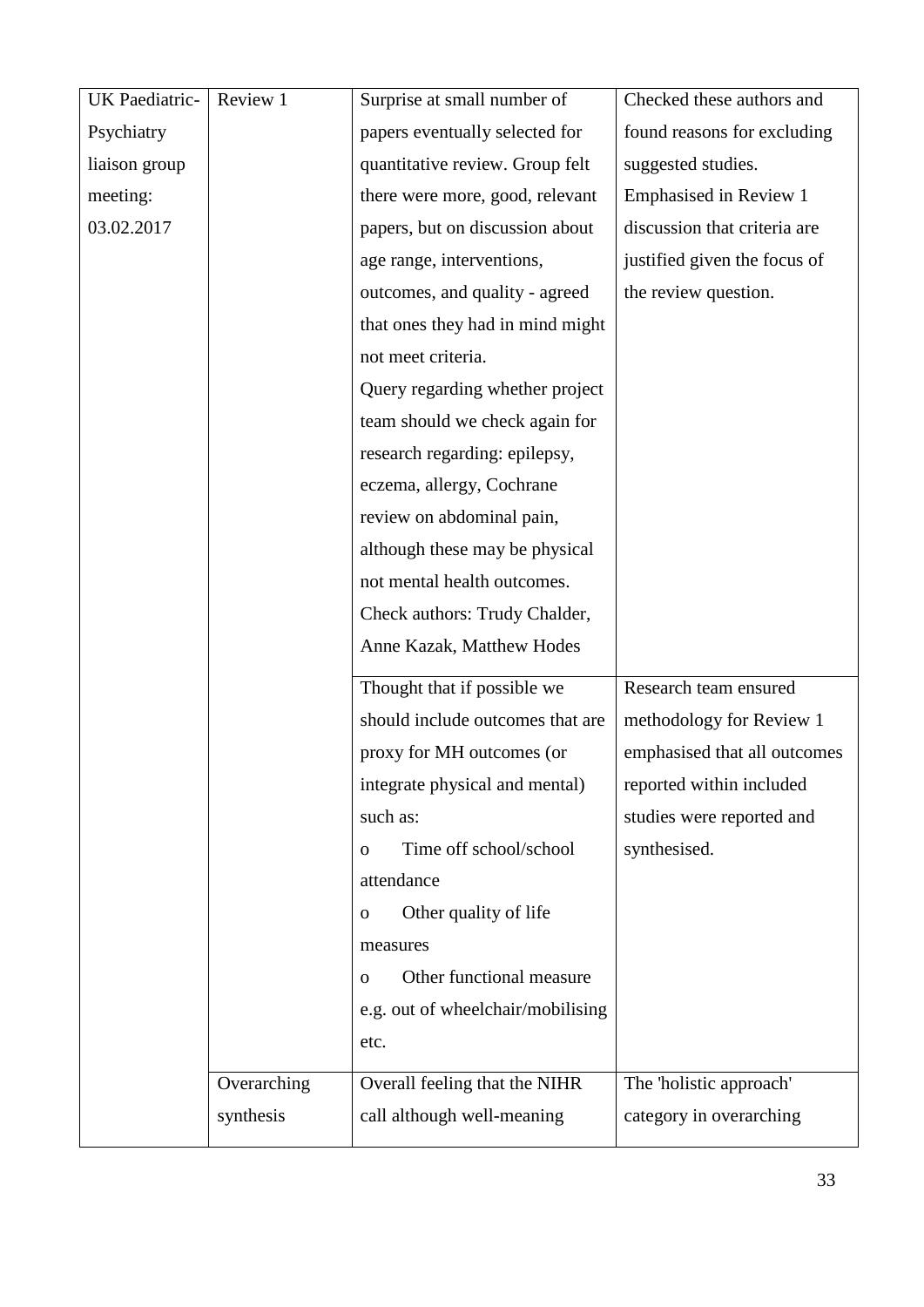|               |               | emphasises the difference         | synthesis highlights the       |
|---------------|---------------|-----------------------------------|--------------------------------|
|               |               | between physical and mental       | evidence in favour of          |
|               |               | health, rather than truly looking | integrated and/or              |
|               |               | at integration.                   | collaborative approaches to    |
|               |               |                                   | treatment.                     |
| Expert        | Dissemination | ERG were keen to have outputs     | Let group have Review 1        |
| Reference     |               | they could cite as soon as        | journal papers once ready.     |
| Group:        |               | possible. They won't be able to   |                                |
| Psychological |               | wait to cite the report.          |                                |
| Skills and    |               |                                   |                                |
| Knowledge for |               |                                   |                                |
| <b>MDT</b>    |               |                                   |                                |
| healthcare    |               |                                   |                                |
| professionals |               |                                   |                                |
| working with  |               |                                   |                                |
| Children and  |               |                                   |                                |
| Young People  |               |                                   |                                |
| with Physical |               |                                   |                                |
| Health        |               |                                   |                                |
| Conditions:   |               |                                   |                                |
| 10.02.2017    |               |                                   |                                |
| Paediatric-   | Review 1      | Why did we decide to answer       | Emphasised the gaps in         |
| Psychology    |               | the question anyway? Who          | available evidence, as well as |
| Network:      |               | decided it was important?         | the possible influence of      |
| 24.2.2017     |               | Important to highlight in the     | inclusion criteria on study    |
|               |               | report that this is only a subset | selection                      |
|               |               | of the population that PPs deal   |                                |
|               |               | with and so the findings will     |                                |
|               |               | only be relevant to a subset of   |                                |
|               |               | them.                             |                                |
|               |               |                                   |                                |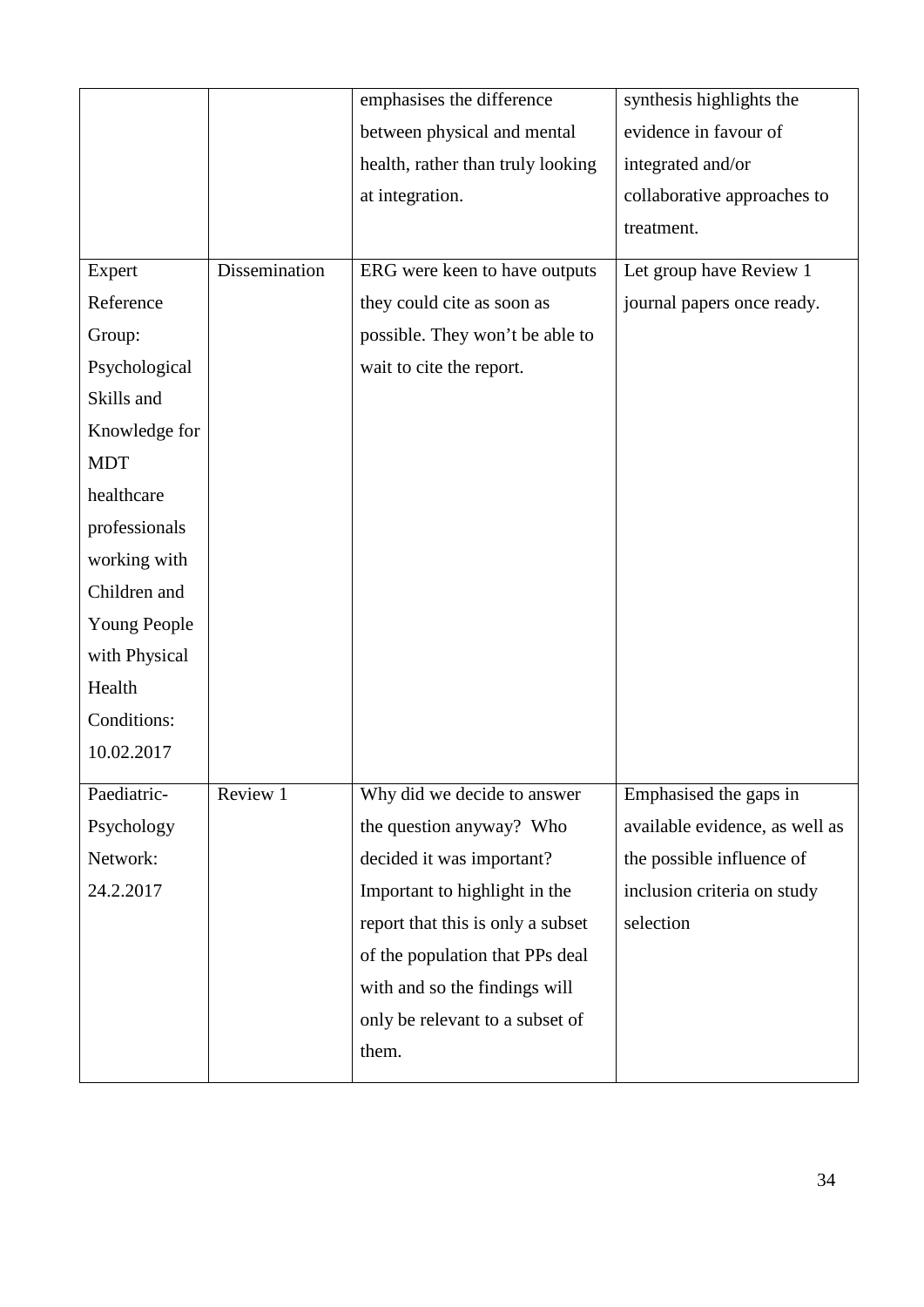|  | Discussed 'procedural anxiety'    | Research group considered        |
|--|-----------------------------------|----------------------------------|
|  |                                   |                                  |
|  | and how group may not define      | importance of                    |
|  | an issue like that even though    | adaptation/tailoring/flexibility |
|  | that may be an aspect of what     | within interventions within      |
|  | they are dealing with $-$ CYP are | Review 1 and OS.                 |
|  | complex and have complex          |                                  |
|  | issues – and this is made more    |                                  |
|  | complex by the changing nature    |                                  |
|  | of e.g. the condition, the        |                                  |
|  | growing up of the child,          |                                  |
|  | changing dynamics within the      |                                  |
|  | family etc. They are continually  |                                  |
|  | adapting and tailoring their      |                                  |
|  | interventions as issues change.   |                                  |
|  | Group discussed that although     | Ensure that focus is on          |
|  | results indicate from Review 1    | findings of effectiveness for    |
|  | indicate cognitive behavioural    | CBT and gaps for                 |
|  | therapy is the most promising     | interventions to be studied.     |
|  | intervention, this may be         |                                  |
|  | because it is an easier           |                                  |
|  | intervention to study within an   |                                  |
|  | $RCT$ – there may be other        |                                  |
|  | promising interventions that      |                                  |
|  | haven't been subject to RCTs.     |                                  |
|  |                                   |                                  |
|  | Network unsurprised that so       | Highlighted in implications      |
|  | many outcomes were measured       | section, Chapter 2 and           |
|  | when the remit of the project     | Chapter 6.                       |
|  | was so wide. The group felt it    |                                  |
|  | may be a good idea to have        |                                  |
|  | some common outcomes              |                                  |
|  | between studies to allow          |                                  |
|  |                                   |                                  |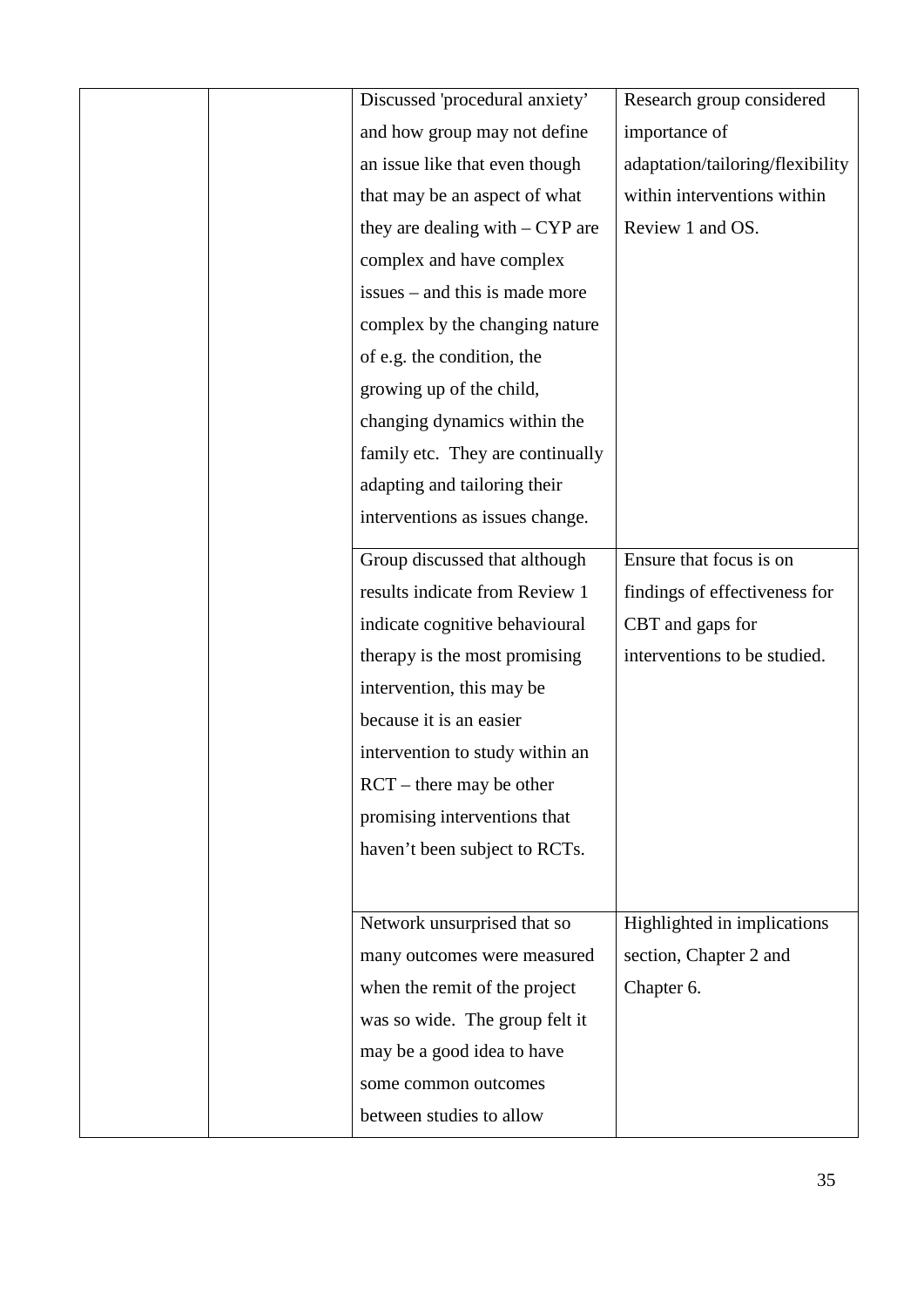|               |               | comparison.                       |                                |
|---------------|---------------|-----------------------------------|--------------------------------|
|               |               |                                   |                                |
|               | Review 2      | The potential drawbacks of these  | Chapter 3 checked by           |
|               |               | interventions were discussed e.g. | research team to ensure that   |
|               |               | issues around isolation (i.e. CYP | data highlighting these issues |
|               |               | behind a computer, rather than    | was included in synthesis.     |
|               |               | going to meet people face to      |                                |
|               |               | face; cyber bullying risks etc.). |                                |
|               |               | The importance of the facilitator |                                |
|               |               | was seen as crucial. Risk that    |                                |
|               |               | CYP with mild symptoms may        |                                |
|               |               | interact with CYP with severe     |                                |
|               |               | symptoms, and be scared or        |                                |
|               |               | anxious that they will            |                                |
|               |               | necessarily go the same way.      |                                |
|               | Dissemination | Group wished to share the         |                                |
|               |               | report, plain language            |                                |
|               |               | summaries and podcasts on their   |                                |
|               |               | website.                          |                                |
| Weekly        | Review 1      | It was discussed that best        | Considered amongst reasons     |
| Paediatrician |               | practice should involve           | for lack of research in Review |
| Meeting at    |               | clinicians being aware of MH      | 1. Mentioned in discussion     |
| Royal Devon   |               | complications, and looking out    | and conclusion.                |
| and Exeter    |               | for warning signs and dealing     |                                |
| Hospital:     |               | with them early. May provide      |                                |
| 14.03.2017    |               | some explanation for the lack of  |                                |
|               |               | UK research on samples with       |                                |
|               |               | elevated MH symptoms.             |                                |
|               |               | Terminology around                | Added to the discussion        |
|               |               |                                   |                                |
|               |               | tailoring/adaptation of           | which led to final definitions |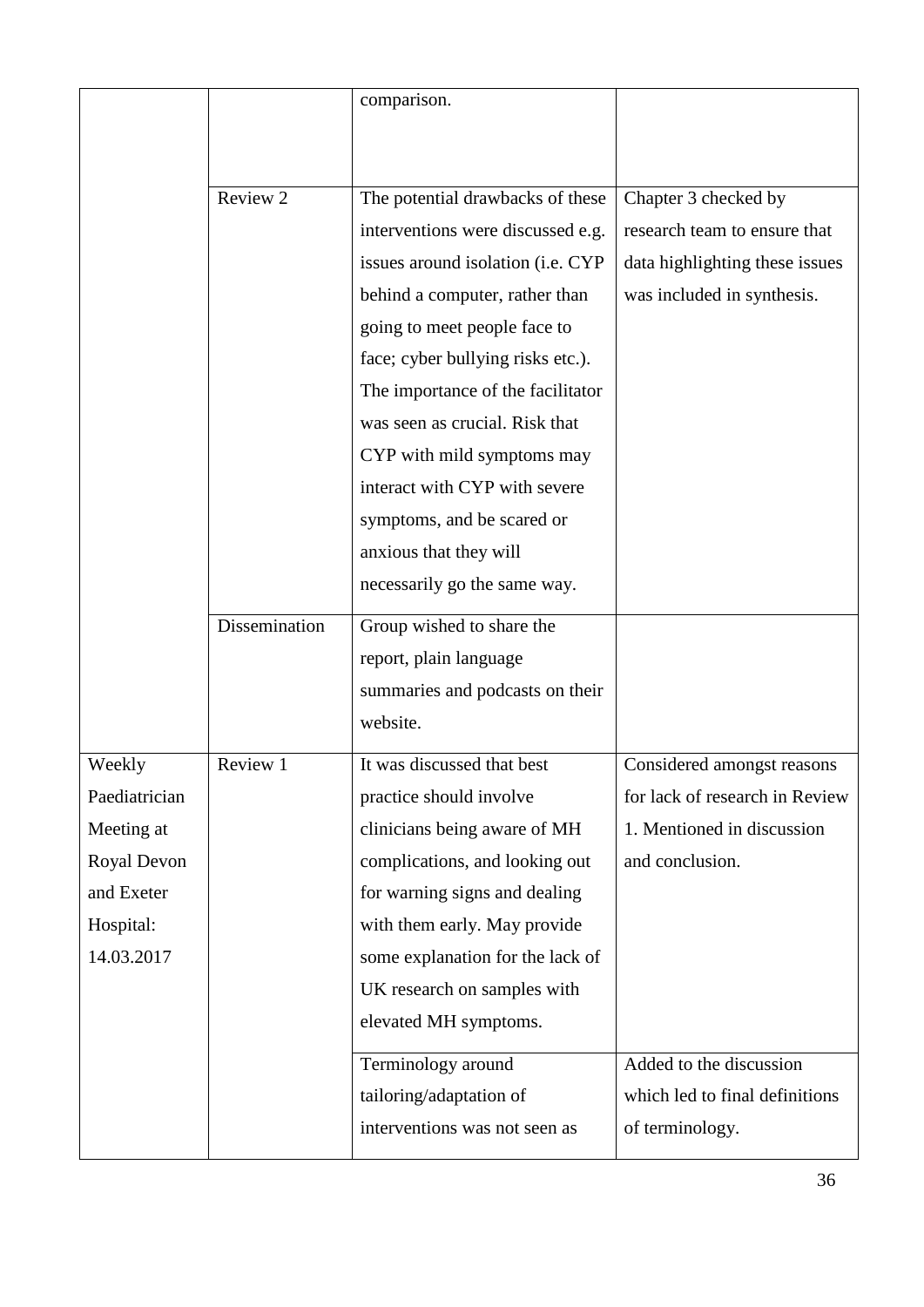|              |               | important. It was recognised that<br>CBT should be patient-centred<br>and adapted as such, and that<br>altering it for the LTC was seen                                         |                                                   |
|--------------|---------------|---------------------------------------------------------------------------------------------------------------------------------------------------------------------------------|---------------------------------------------------|
|              | Dissemination | in the same light.<br>A local meeting of the South<br>West Paediatrics club was<br>mentioned as a relevant<br>dissemination event<br>(http://www.swpc.org.uk/meetin<br>gs.htm). | Team does not appear to be<br>eligible to attend. |
| Meeting with | Review1/      | Group member felt adapted vs                                                                                                                                                    | Project team considered this                      |
| PenCLAHRC    | Overarching   | flexible were too different ideas:                                                                                                                                              | within Review 1 and                               |
| Patient      | Synthesis     | Adapted: Different way of                                                                                                                                                       | Overarching Synthesis.                            |
| Involvement  |               | delivering intervention e.g.                                                                                                                                                    |                                                   |
| Group        |               | changing room or venue. An                                                                                                                                                      |                                                   |
| member:      |               | external thing. Flexibility:                                                                                                                                                    |                                                   |
| 15.03.2017   |               | therapy being altered around                                                                                                                                                    |                                                   |
|              |               | needs of individual e.g. therapist                                                                                                                                              |                                                   |
|              |               | coordinating sessions around                                                                                                                                                    |                                                   |
|              |               | exams.                                                                                                                                                                          |                                                   |
| Meeting with | Review 1      | CBT is likely to centre on LTC                                                                                                                                                  | Considered as part of                             |
| clinical     |               | is it right to make the point that                                                                                                                                              | terminology for Review 1.                         |
| academic     |               | it is adapted?                                                                                                                                                                  |                                                   |
| fellow:      | Review 2      | When mention ill and healthy                                                                                                                                                    | Made clear that ill peers                         |
| 15.03.2017   |               | peers make clear whether ill                                                                                                                                                    | refers to similar LTCs in                         |
|              |               | peers are those with LTCs or                                                                                                                                                    | Review 2.                                         |
|              |               | mental ill health.                                                                                                                                                              |                                                   |
|              |               | Findings from Review 2 are                                                                                                                                                      | Made point that Review 2                          |
|              |               | useful but seem to fit any                                                                                                                                                      | interventions aim to improve                      |
|              |               | intervention not just mental                                                                                                                                                    | a range of functioning not just                   |